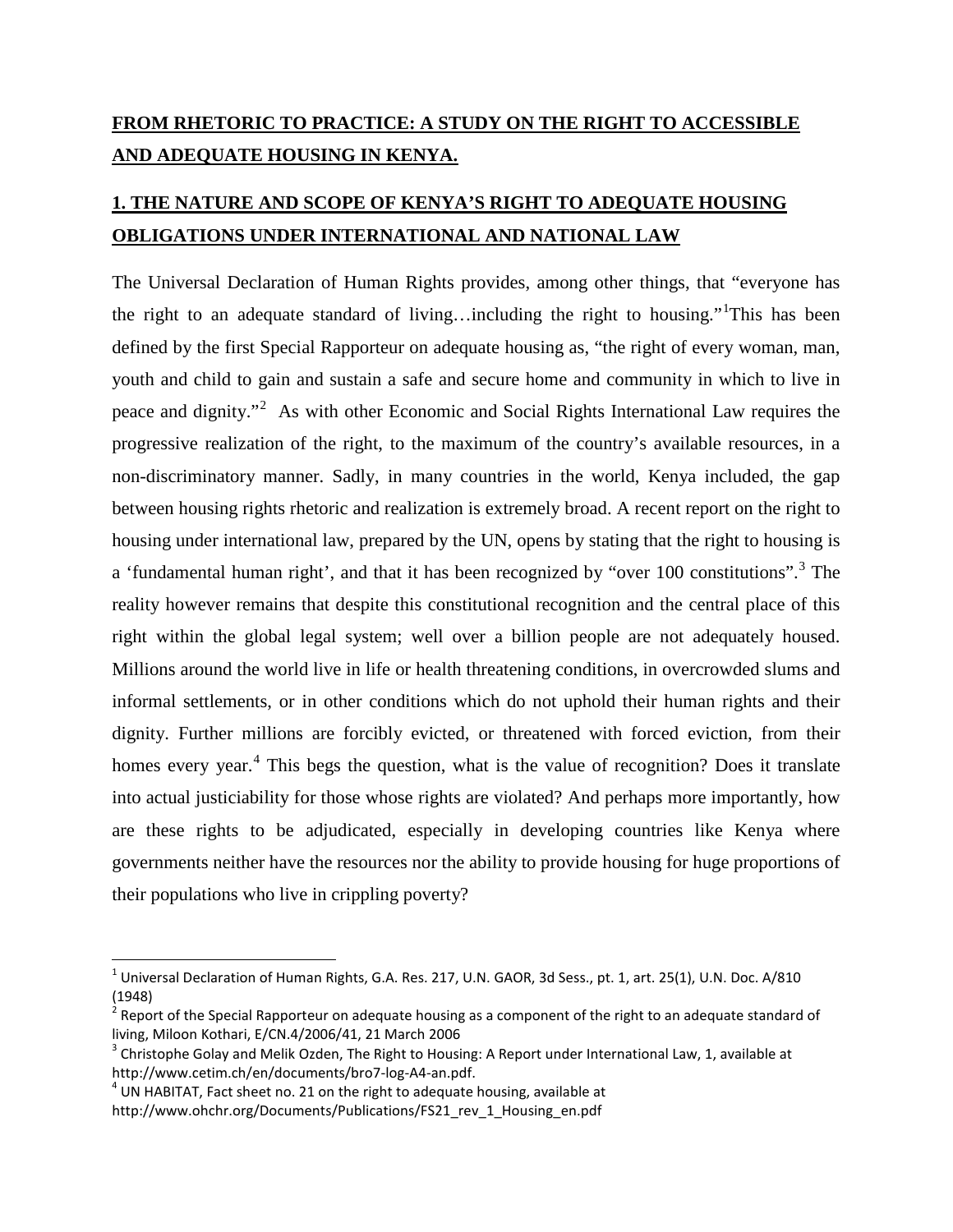On the basis of the provisions established in the UDHR, the right to adequate housing was elaborated and reaffirmed in 1996 by the International Covenant on Economic, Social and Cultural Rights (ICESR), of which article 11.1 reads as follows, "The State Parties to the present Covenant recognize the right of everyone to an adequate standard of living for himself and his family, including adequate food, clothing and housing, and to the continuous improvement of living conditions." General comment no. 4 of the committee on Economic, Social and Cultural Rights identifies the right to adequate housing as being of central importance to the enjoyment of all Economic, Social and Cultural rights.<sup>[5](#page-0-1)</sup>

Since attaining independence in 1963, successive Kenyan governments have grappled with the behemoth that is provision of adequate housing for an ever growing population without much success. Despite being a party to the ICESCR for decades, having ratified the covenant in 1972, it is only in 2010 that the right to adequate housing was formally recognized. Following the promulgation of a new constitution in August 2010, the right to housing is now a constitutional right provided for in Kenya's expansive Bill of Rights.<sup>[6](#page-1-0)</sup>

This research aims to identify the minimum core of the right to housing as recognized in International standards in order to assess the level of realization of the right to adequate housing in Kenya. Furthermore, I will seek to isolate specific instances of violation of the right with particular emphasis on the incidence of forced evictions which is prevalent in the country. I hope to use the experience and lessons drawn from a study of the right to housing cases in the South African Constitutional Court in order to offer practical suggestions on the very important role the Kenyan courts can play in ensuring that the right to housing is more than just an empty promise for the vast majority of the Kenyan population.

#### **1.1 A historical overview of the housing situation in Kenya**

<span id="page-1-1"></span>Due to the exponential increase in population growth and urbanization since independence, the Kenyan housing sector has been unable to provide adequate housing to its residents. The shortage of both land and housing is a result of a complicated land tenure history, inefficient

<sup>&</sup>lt;sup>5</sup> Paragraph 1 of General Comment No. 4 The Right To Adequate Housing (Art.11 par.1): 12/13/1991 Committee on Economic, Social and Cultural Rights, Office of the High Commissioner on Human Rights

<span id="page-1-0"></span> $6$  Section 43(1b) Kenya Constitution provides that "Every person has a right to accessible and adequate housing and to reasonable standards of sanitation".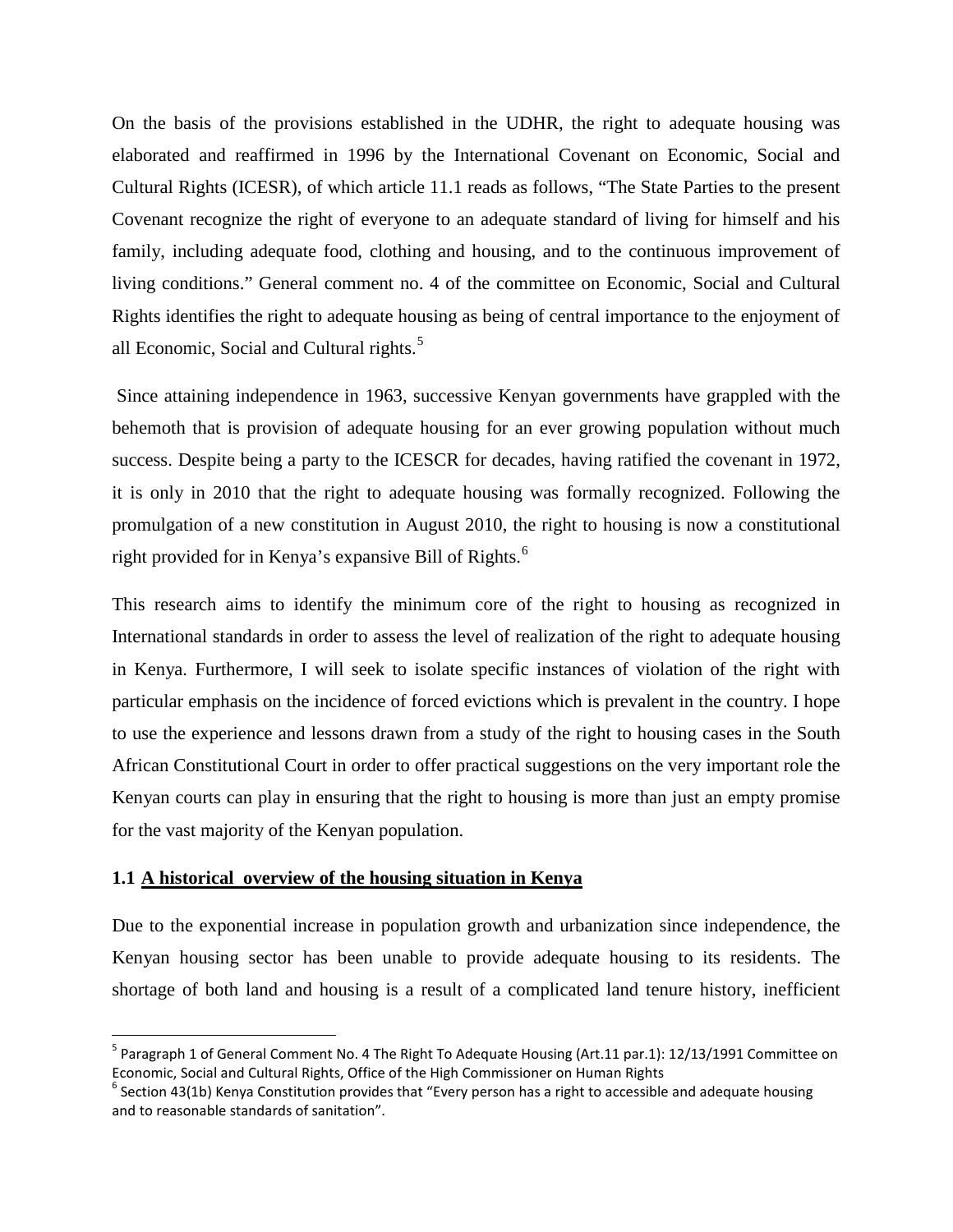regulatory frameworks, and under-resourced projects to improve housing. Those most affected by the lack of housing are primarily from lower income groups. The lack of appropriate housing has resulted in the expansion of informal settlements such as slums. Many people are forced into overcrowded establishments or are left completely homeless.

Kenya is among the poorest countries in the world with 56 per cent of the population living below the poverty line of US\$ 1 per day (2002), compared to 52 per cent in 199[7](#page-1-1).<sup>7</sup> A large majority of the urban population lives in informal settlements. According to a UN-Habitat 2008 study, some 60 to 80 percent of residents in Kenya's largest urban centers, Kisumu, Mombasa and Nairobi, live in informal settlements. These informal settlements are crowded, with poor quality housing and lack basic services such as access roads, education facilities, and sanitation facilities, and suffer chronic insecurity. In fact, while 60 percent of Nairobi's population lives in informal settlements; their homes occupy only five percent of the total land area in the city and its environs.<sup>[8](#page-2-0)</sup>

The current official perception that informal settlements are illegal can be traced back to the colonial era in Kenya.<sup>[9](#page-2-1)</sup> Originally, unauthorized settlements sprang up because Africans were displaced by the arrival of European settlers. The Europeans expropriated large tracts of land around Nairobi and did not allow Africans to enter the city unless they had a permit. Basic, temporary accommodation was only provided to those Africans – mostly men – who were formally employed. Africans were viewed as temporary sojourners in urban areas.

After achieving independence in 1963, Kenya experienced a phenomenal increase in urban populations and demand for housing. This was due to several factors: continued rural-urban migration, population growth due to improvements in healthcare services, the expansion of city boundaries, and the relaxation of influx controls.<sup>[10](#page-2-2)</sup>

<span id="page-2-3"></span> <sup>7</sup> Organization for Economic Cooperation and Development (OECD), African Outlook - Country Study: Kenya, 2003, p. 186

<span id="page-2-0"></span><sup>8</sup> United Nations-HABITAT, UN-HABITAT and the Kenya Slum Upgrading Programme, Strategy Document, 2008, p.10.

<span id="page-2-2"></span><span id="page-2-1"></span><sup>&</sup>lt;sup>9</sup> Winnie Mitullah and Kivutha Kibwana, 'A Tale of Two Cities: Policy, Law and Illegal Settlements in Kenya', in Edesio Fernandes and Ann Varley (eds.), Illegal Cities: Law and Urban Change in Developing Countries (Zed Books, 1998), pp. 196-199. <sup>10</sup> *Ibid*.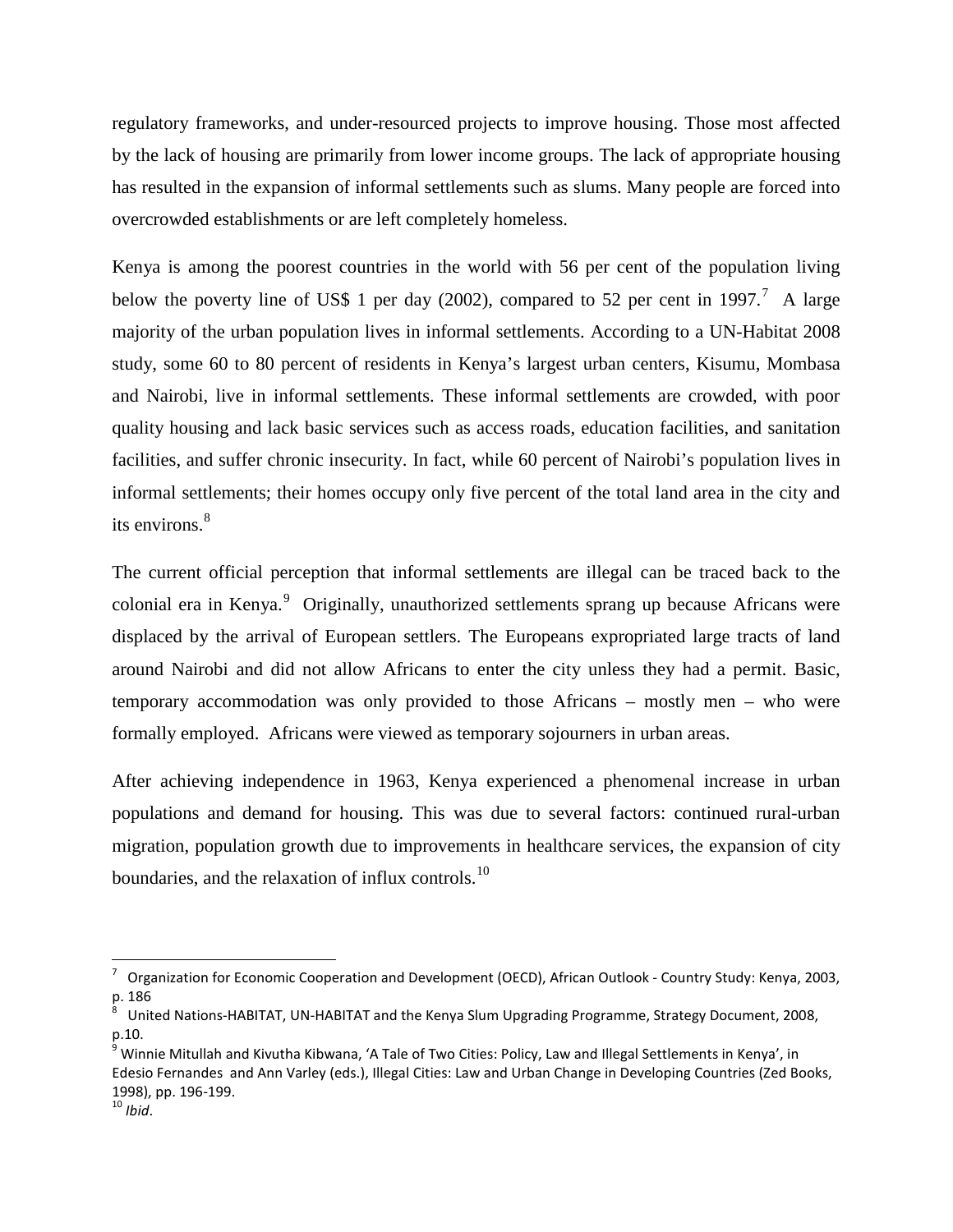In the 1990s, the dominant and official approach to housing policy was 'enablement'. Besides site-and-service provision and slum upgrading, greater emphasis was placed upon facilitating the role of other actors in housing. To a large extent, this approach was informed by the neo-liberal agenda: the creation of institutional capacity and an open-market environment for expanding private activity in the formal sector. Regulations that were seen as inhibiting the development of the low-income housing sector were repealed. $^{11}$  $^{11}$  $^{11}$ 

Residents of informal settlements are denied a range of essential services including electricity, water, sanitation, garbage collection, and education and healthcare centers. The fact that the official position is that informal settlements are illegal necessarily locks out the residents from any and all access to public services and facilities owed to them by the government. In itself, the failure to officially recognize the informal settlements is not a violation of international human rights law, yet it certainly obstructs any efforts to ensure that the residents of these settlements realize their right to adequate housing.

## **1.2 A review of Kenyan Legislation on the right to housing**

The United National General Assembly has stated that "States shall, as required under international law, ensure that their domestic law is consistent with their international legal obligations." [12F](#page-3-0)urthermore, the Committee on ESCR has adopted General Comment No. 9 which states that "although the precise method by which Covenant rights are given effect in national law is a matter for each State party to decide, the means used should be appropriate in the sense of producing results which are consistent with the full discharge of its obligations by the State party."<sup>13</sup>In light of these provisions the government, both past and present, has made attempts to use legislation in order to secure the right to adequate housing to the citizenry.

<sup>&</sup>lt;sup>11</sup> 'Nairobi Situation Analysis' (Nairobi, 2001), a report researched and compiled by a team of three resource experts at the University of Nairobi: Prof. Paul Syagga, Dr Winnie Mitullah and Dr Sarah Karirah Gitau (see, for a summary, Habitat Debate, Vol. 7 No. 3, Sept. 2001)<br><sup>12</sup> Basic Principles and Guidelines on the Right to a Remedy and Reparation for Victims of Gross Violations of

<span id="page-3-0"></span>International Human Rights Law and Serious Violations of International Humanitarian Law, adopted by United National General Assembly, resolution60/147, UN Doc. A/RES/60/147 (21 March 2005)

<span id="page-3-2"></span><span id="page-3-1"></span><sup>&</sup>lt;sup>13</sup> Committee on Economic, Social and Cultural Rights, General Comment No. 9, the domestic application of the Covenant (Nineteenth session, 1998), para. 5, U.N. Doc. E/C.12/1998/24 (1998), reprinted in Compilation of General Comments and General Recommendations Adopted by Human Rights Treaty Bodies, U.N. Doc. HRI/GEN/1/Rev.6 at 54 (2003)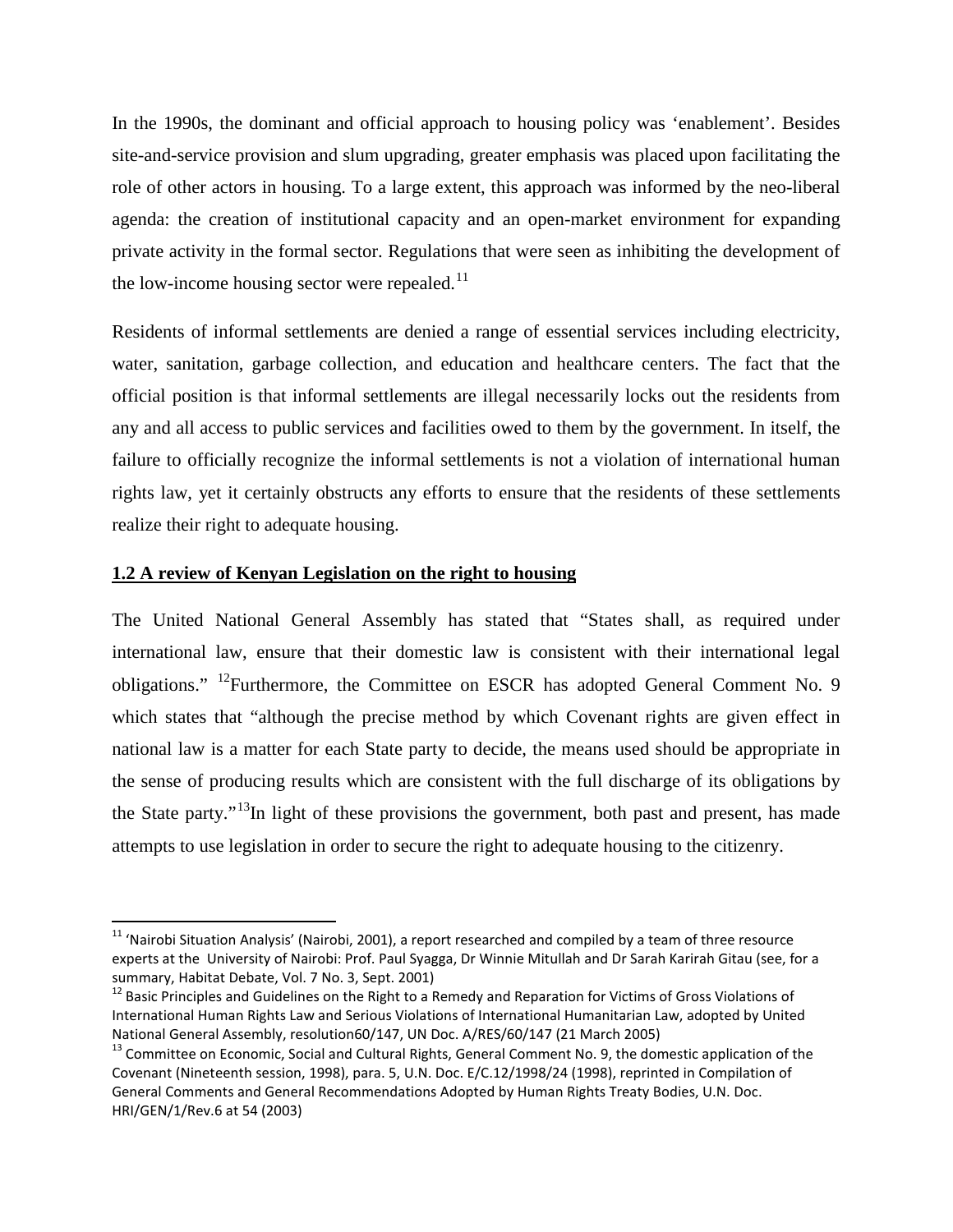However, despite avowals by past governments to protect human rights, the previous constitution made no mention of Economic and Social Rights and instead focused on Civil and Political rights. It contained no direct provision recognizing the right to adequate housing and its section 75 (1) merely recognized the right to protection of one's property.<sup>[14](#page-3-2)</sup> It further went on to provide, in its section 70 (c), for protection for the privacy of one's home and other property and from deprivation of property without compensation. These two provisions formed the basis of all right to adequate housing challenges brought before the high court. For example, the Kenyan High court in **Musa Mohammed Dagane & 25 others v Attorney General & another (constitutional petition no.56 OF 2009)**, held that forced evictions carried out "without any and or adequate compensation by the Government of Kenya violated their right to property as guaranteed under section 75 of the Constitution of Kenya". The court acknowledged that under the old constitution the right to adequate housing could be inferred and indeed flowed from the right to property.

Besides the constitution, there were six other pieces of legislation relating to housing. The first set of laws, the Building Societies Act, the Housing Act, and the Sectional Properties Act provide the legal bases for financing and ownership arrangements for housing. The Building Societies Act provides for the formation and registration of building societies, while the Housing Act provides for public financing for home development as it establishes the National Housing Corporation (NHC), a parastatal organization which is charged with providing loans from public funds for the construction of private dwellings. On the other hand, the Sectional Properties Act provides for division of buildings into units to be owned by individuals in addition to providing a framework for the use and management of common properties. The second set of laws includes the Rent Restriction Act and the Landlords and Tenants Act. Both of these regulate relations between landlords and tenants. An associated law is the Employers Ordinance which also has provisions that require employers to subsidize their employees' housing costs.

Additionally, there have been numerous policy papers addressing the issue of the right to adequate housing. The first comprehensive Housing Policy for Kenya was developed in 1966/67 was Sessional Paper No. 5. The policy directed the Government "to provide the maximum

<span id="page-4-0"></span> $14$  "no property of any kind shall be compulsorily taken possession of, and no interest in or right over property of any description shall be compulsorily acquired except under certain conditions, conditions that are laid down in the Government Lands Act"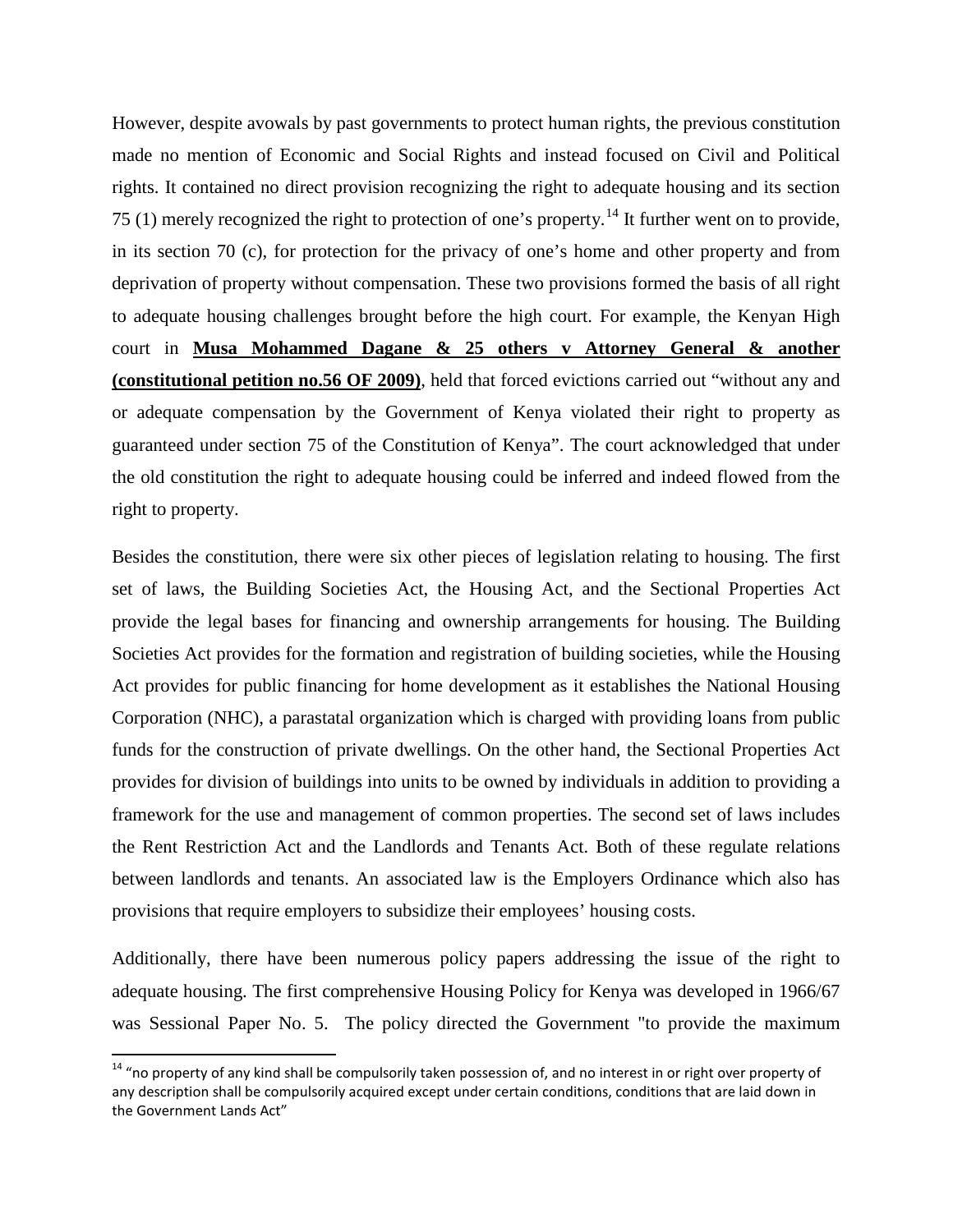number of people with adequate shelter and a healthy environment at the lowest possible cost". However, despite this policy, the investment in housing remained minimal and sporadic. In 2004 a revised National Housing Policy was articulated in Sessional Paper No. 3 of 2004 which was intended to address the deteriorating housing conditions countrywide and to bridge the shortfall in housing stock arising from demand that far surpasses supply, particularly in urban areas. Some of the key objectives of the policy are to facilitate progressive realization of the right to housing by enhancing ownership of housing through expansion of access to housing finance in addition to promoting security of tenure for land for all groups, particularly low income earners. Others are to promote inclusive participation in development of public housing policy and to streamline the legal and institutional framework to promote housing development. The policy also calls for the improvement of land management and the expansion of infrastructure such as electricity and water which are crucial for adequate housing. The implementation of the policy objectives are mainly coordinated by the Ministry of Housing.<sup>[15](#page-4-0)</sup> The ministry of housing is a key player in the field of housing and is mandated to facilitate development and management of quality and affordable shelter for Kenyans.[16](#page-5-0) Sessional Paper No. 3 on National Land Policy 2009 also addresses the issue of housing especially with regard to informal settlements. It recommends the development of, in consultation with affected communities, "A slum upgrading and resettlement programme under flexible tenure systems."[17](#page-5-1)

Perhaps the most significant provision in the law dealing with the right to adequate housing is the provision enshrined in the new constitution guaranteeing a right to accessible and adequate housing. The promulgation of the new constitution infused a much needed vigor to the quest for adequate housing in Kenya. For instance, The Draft National Policy on Human Rights, 2010, acknowledges that there are serious gaps in the enjoyment of the right to adequate housing in Kenya.[18](#page-5-2) One of the key targets of the draft policy is to compel government to implement the National Housing Policy. As proof of its commitment to realizing this right, at least on paper, the government under the aegis of the ministry of housing formulated the draft housing bill in October 2011. This Bill is aimed at providing the legislative framework for effective coordination, regulation, guidance, facilitation, capacity building and monitoring of the housing

<span id="page-5-1"></span><span id="page-5-0"></span>

<sup>&</sup>lt;sup>15</sup> Hakijamii report, "Assessment of the Right to Adequate housing in Kenya 2009-2010"<br><sup>16</sup> Presidential Circular No. 1 of 2008<br><sup>17</sup> Government Of Kenya "Sessional Paper No. 3 of 2009 on National Land Policy" August 2009

<span id="page-5-2"></span>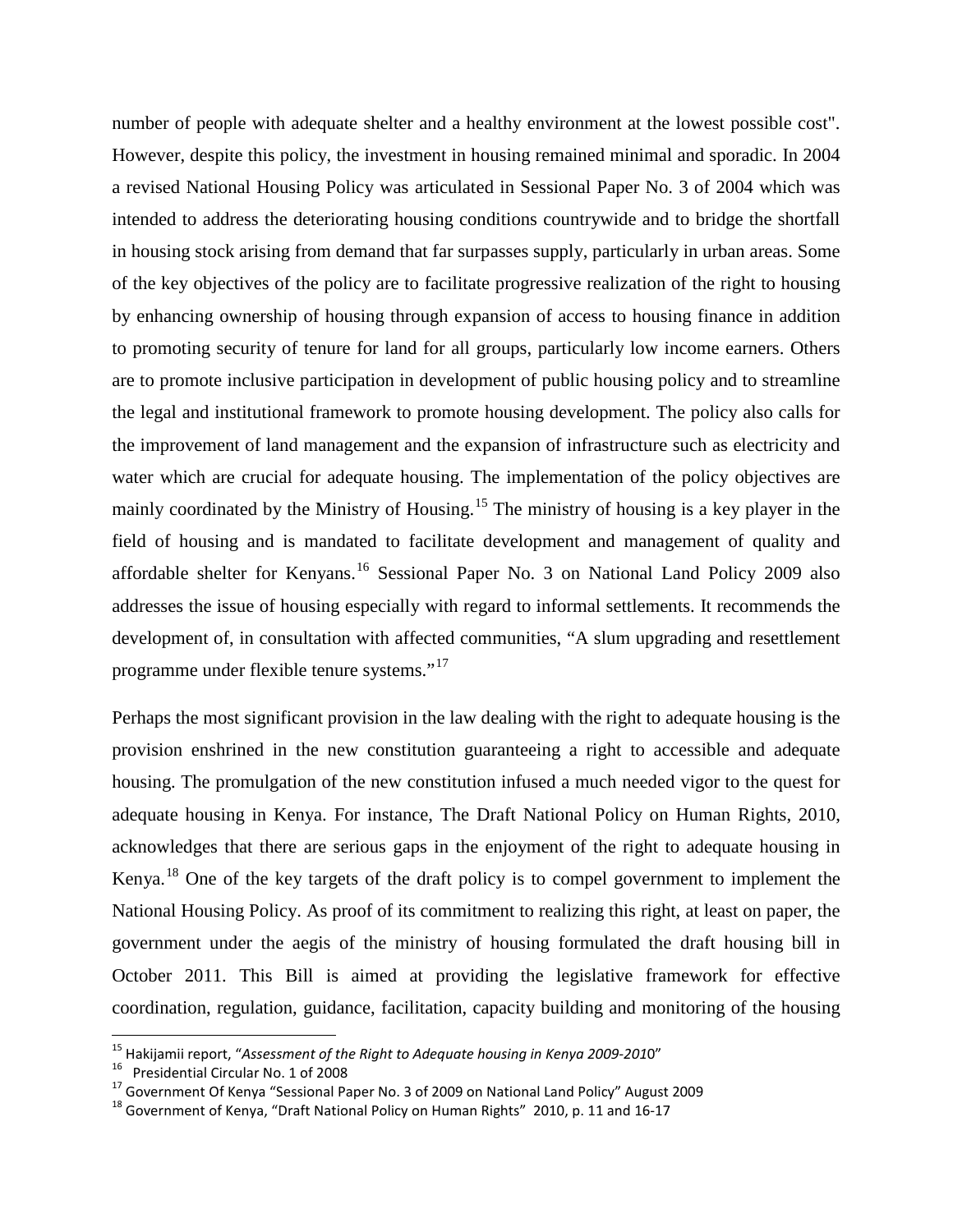and human settlements sector. The draft recognizes the private sector as the "engine" and the government as a "key enabler, catalyst and partner" in housing development, and proposes the establishment of a Kenya Housing Authority, a one-stop shop for all matters housing in the country. The authority is mandated to exercise general supervision and control over all matters relating to housing and human settlement in Kenya. The bill is set to become law in June 2013 and it remains to be seen whether the laudable objectives it sets out will be realized.

Even with the above provisions and the fact that Kenya is party to the six core international human rights treaties, has ratified the two Optional Protocols to the Convention on the Rights of the Child and is a party to the African Charter on Human and Peoples' Rights, human rights abuses in the form of forced evictions by the government are a common occurrence. There has been a failure of the Governments to respect and protect the right to adequate housing, including access to essential services such as potable water, electricity and sanitation, and to land, particularly with respect to the poorest segments of society, including in informal settlements. This failure has been accentuated by corruption, mismanagement of State and local resources, land-grabbing, increasing poverty rates and growing slums.<sup>[19](#page-5-1)</sup>

This brief background of the Kenyan realities goes to show that the right to adequate housing has for a long time been a mere "manifesto right" for a great number of the population.

#### **1.3 An in-depth look at the nature of Kenya's obligations under International law**

As already mentioned, article 25(1) of the UDHR sets out the basis for the right to adequate housing and although non-binding in nature, has been acknowledged to be the most authoritative document cataloguing the various human rights. The key treaty in as far as economic and social rights are concerned is the ICESCR Article 11 of which provides for the right to an adequate standard of living which also implies access to adequate housing.

Article 2(1) of the ICESCR sets out the general obligations that states undertake with respect to ESC rights, including the right to adequate housing, stating that, "each State Party to the present Covenant undertakes to take steps, individually and through international assistance and cooperation, especially economic and technical, to the maximum of its available resources, with

<span id="page-6-0"></span><sup>&</sup>lt;sup>19</sup> United Nations (2004), *Report of the Special Rapporteur on Adequate Housing as a Component of the right to an Adequate Standard of Living in Kenya*. E/CN.4/2005/48/Add.2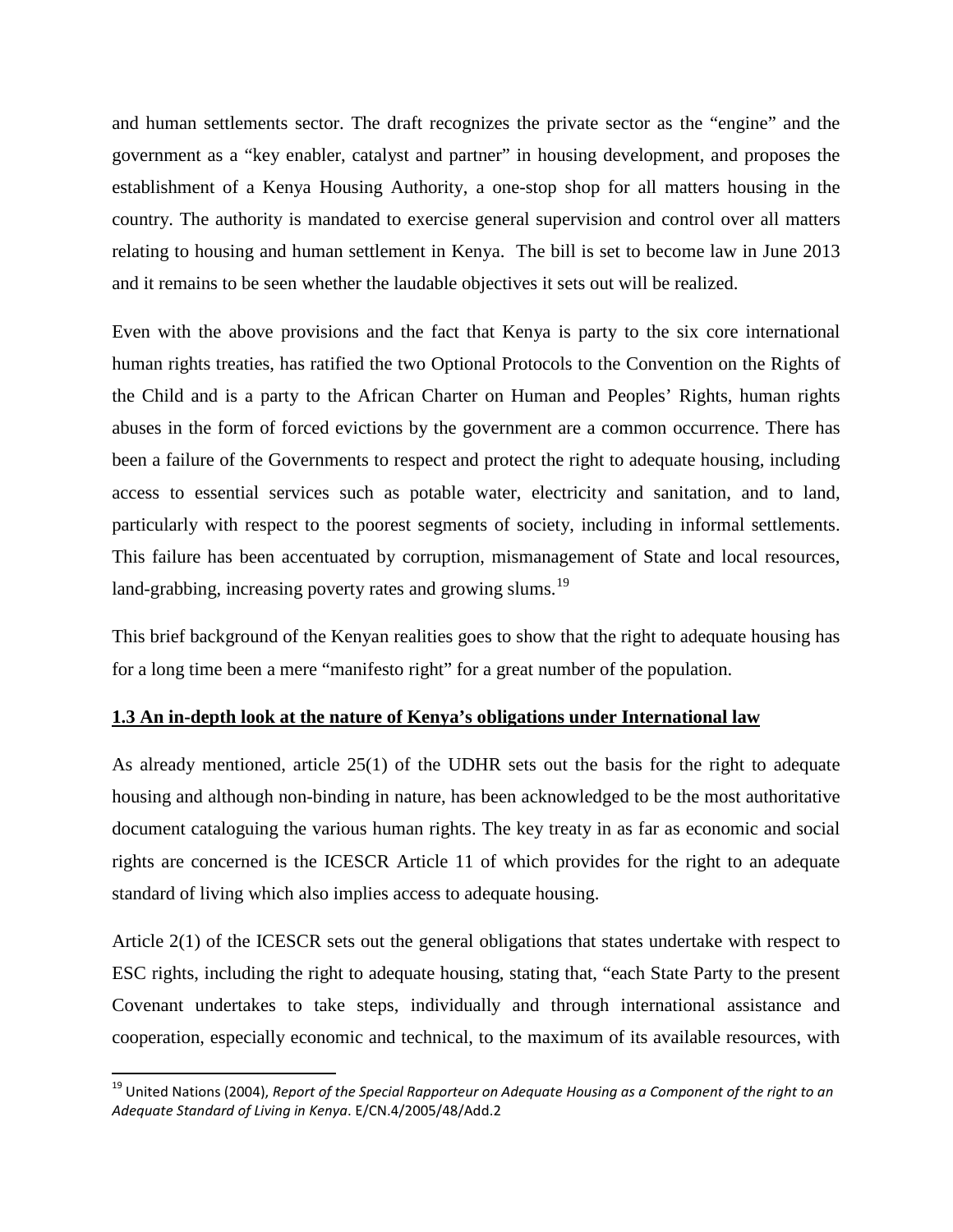a view to achieving progressively the full realization of the rights recognized in the present Covenant by all appropriate means, including particularly the adoption of legislative measures." this article has been the subject of a lot of controversy with many critics arguing that it gives an escape routes for government intent on doing nothing to realize economic and social rights. However, in its third general comment the ESCR committee reiterated that, "the fact that realization over time, or in other words progressively, is foreseen under the Covenant should not be misinterpreted as depriving the obligation of all meaningful content…It thus imposes an obligation to move as expeditiously and effectively as possible towards that goal."[20](#page-6-0)

In addition to the ICESCR, Kenya is a signatory to the following treaties which provide for a right to adequate housing:

a) International Convention on Elimination of Racial Discrimination (CERD). Article 5(e) (iii) provides that state parties undertake to prohibit and eliminate discrimination in the enjoyment of the right to housing.

b) International Convention on the Rights of the Child (CRC). Article 27(3) provides that state parties have an obligation to assist parents in the provision of nutrition, clothing and housing.

c) African Charter on Human and People's Rights (ACHPR). Following a decision by the African Commission on Human and People's Rights in the case of **Nigeria v. SERAC**, the African Charter is now understood to include an implied right to housing which is derived from the express rights to property, health and family.

Thus, in as far as the right to adequate housing is concerned; the government of Kenya is under a duty to take steps to the maximum of its available resources in order to ensure the progressive realization of the right subject to the available resources.

<span id="page-7-0"></span>The most logical progression of this duty is to determine exactly what "adequate" means in this context. The ECSR committee has been adamant that the right to adequate housing should not be interpreted narrowly, rather it should be seen as the right to live somewhere in security, dignity

<span id="page-7-1"></span><sup>&</sup>lt;sup>20</sup> Paragraph 3 of General Comment No. 3 The Nature of State Obligations (Art.2 par.1):. 12/14/1990 Committee on Economic, Social and Cultural Rights, Office of the High Commissioner on Human Rights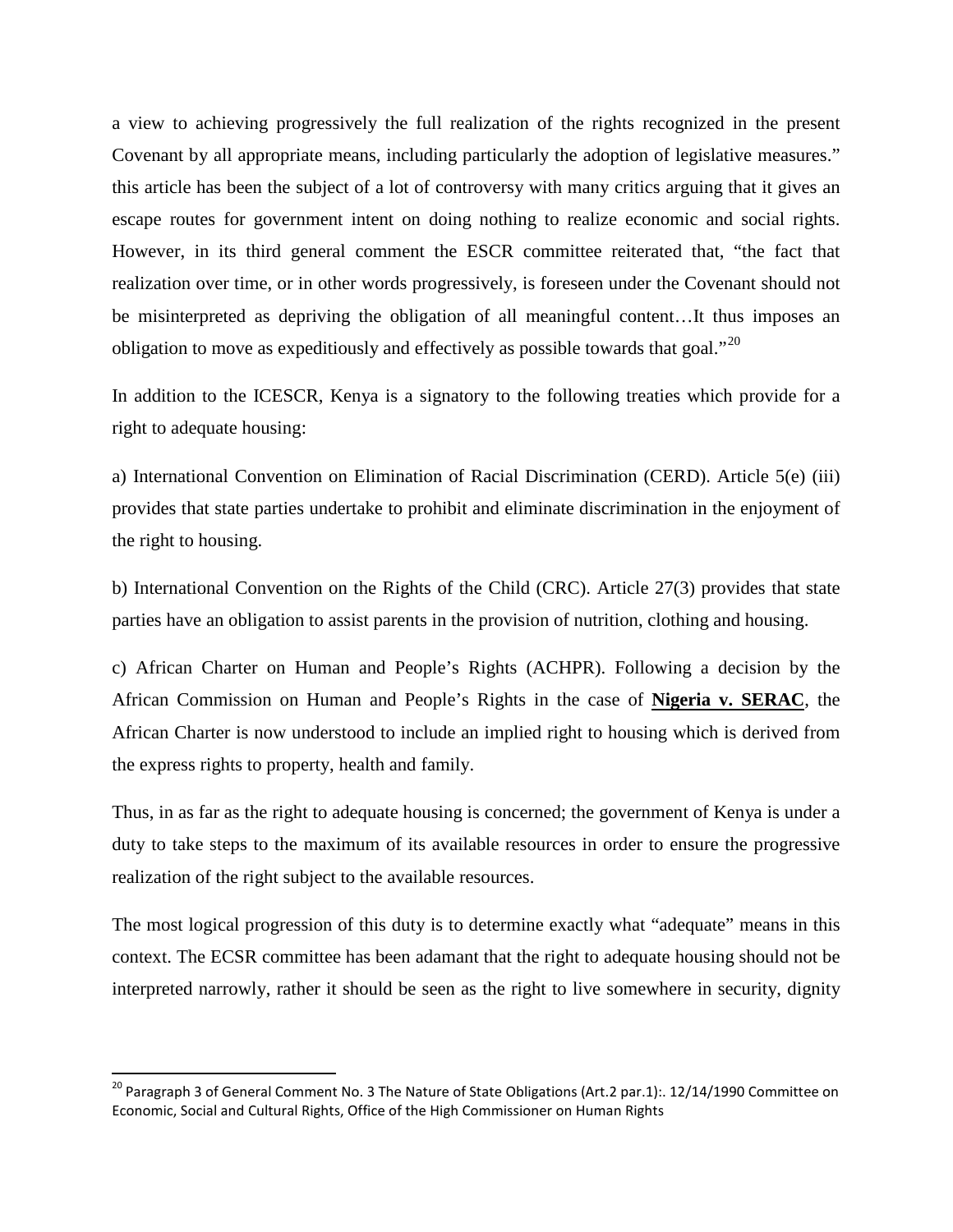and peace. A more comprehensive meaning of the term "adequacy" as it relates to housing has been elaborated in general comment no. 4.

At its  $6<sup>th</sup>$  session on 1991 the ESCR committee addressed the issue of the right to adequate housing and gave a comprehensive list of seven indicators that can be used to assess the quality of housing provided by the state in any given context. These include:

- a) Legal security of tenure: the aim is to ensure that regardless of the type of tenure held, all persons have a degree of security which guarantees legal protection against forced evictions and other kinds of harassment.
- b) Availability of service, materials, facilities and infrastructure: housing is more than four walls and a roof over one's head. There should be access to sanitation, electricity, light, water and other services necessary to ensure full enjoyment of the right.
- c) Affordability: housing should be affordable for all members of society. The state has an obligation to ensure that the neediest members of society are not locked out of the system because of high costs.
- d) Habitability: the housing must be able to meet all the needs of the occupants, protecting them from the elements and disease vectors. This is a key issue and especially where slum dwellings are concerned.
- e) Accessibility: all members of society, including traditionally marginalized groups, should have access to housing.
- f) Location: the housing should be in the vicinity of other necessary facilities. For example schools, employment sites and hospitals.
- g) Cultural adequacy: cultural identity should be promoted through housing policy

Having defined what adequacy means in the context of the right to housing, the next question is, is the Kenyan government expected to ensure the right to adequate housing immediately or progressively subject to resource limitations. One possible approach would be adoption of the minimum core requirement propounded by the ESCR committee in general comment no. 3.

As already mentioned, economic and social rights should be realized progressively subject to available resources. However, according to the ESCR committee, some aspects of the rights are capable of immediate implementation. The State has an obligation to give effect to the minimum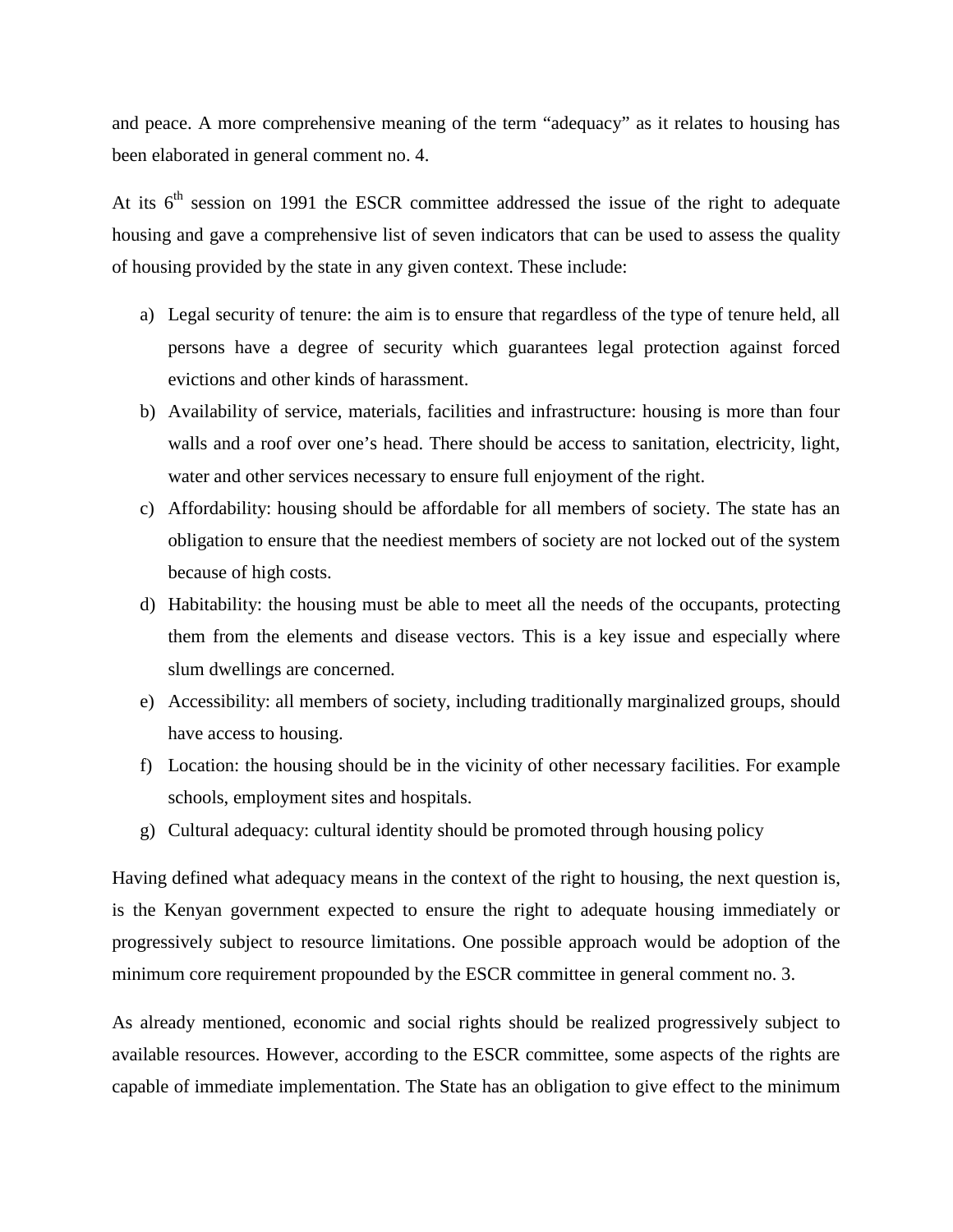essential level of each right. It has been argued that this minimum essential level of realization is the beginning of the progressive realization of ICESCR provisions.<sup>[21](#page-7-1)</sup> The concept of a minimum core is therefore relevant to the notion of progressive realization and is therefore inextricably linked to the nature of state obligations. The minimum core obligation is defined as follows:

"The Committee is of the view that a minimum core obligation to ensure the satisfaction of, at the very least, minimum essential levels of each of the rights is incumbent upon every State party. Thus, for example, a State party in which any significant number of individuals is deprived of essential foodstuffs, of essential primary health care, of basic shelter and housing, or of the most basic forms of education is, prima facie, failing to discharge its obligations under the Covenant. If the Covenant were to be read in such a way as not to establish such a minimum core obligation, it would be largely deprived of its *raison d'être*… it must be noted that any assessment as to whether a State has discharged its minimum core obligation must also take account of resource constraints applying within the country concerned... In order for a State party to be able to attribute its failure to meet at least its minimum core obligations to a lack of available resources it must demonstrate that every effort has been made to use all resources that are at its disposition in an effort to satisfy, as a matter of priority, those minimum obligations." $^{22}$  $^{22}$  $^{22}$ 

The minimum core is a useful starting point in ascertaining the realization of the right to housing. However states are not bound to adopt the minimum core content of rights and it is instructive to note that the South African court has expressly rejected this requirement and opted instead for a reasonableness inquiry. In the seminal **Government of South Africa and Others v. Irene Grootboom [23](#page-9-1)** (hereinafter "*Grootboom case*"), the Court suggests that the difference in the language of section 26 of the South African constitution on the one hand, and that in article 11(1) of the ICESCR on the other, creates two different rights, and that therefore the minimum core standard is an inappropriate test for use in assessing the constitutionality of South African government housing policy. While the Covenant provides a right to adequate housing, the constitutional right is one of access to adequate housing. The Covenant requires that all appropriate steps be taken by States Parties; the Constitution requires reasonable measures. A

<span id="page-9-2"></span><sup>&</sup>lt;sup>21</sup>A R Chapman and Sage Russell 'Introduction' in Core Obligations: Building a Framework for Economic, Social and Cultural Rights (eds.) Insentia Antwerp, Oxford, New York (2002) page 15

<span id="page-9-0"></span><sup>&</sup>lt;sup>22</sup> Committee on Economic Social and Cultural Rights, 'General Comment No. 3, The Nature of States Parties Obligations' U.N. Doc. E/1991/23 annex III at 86 (1990) paragraph 10

<span id="page-9-1"></span> $23$  2001 (4) SA 46 (CC)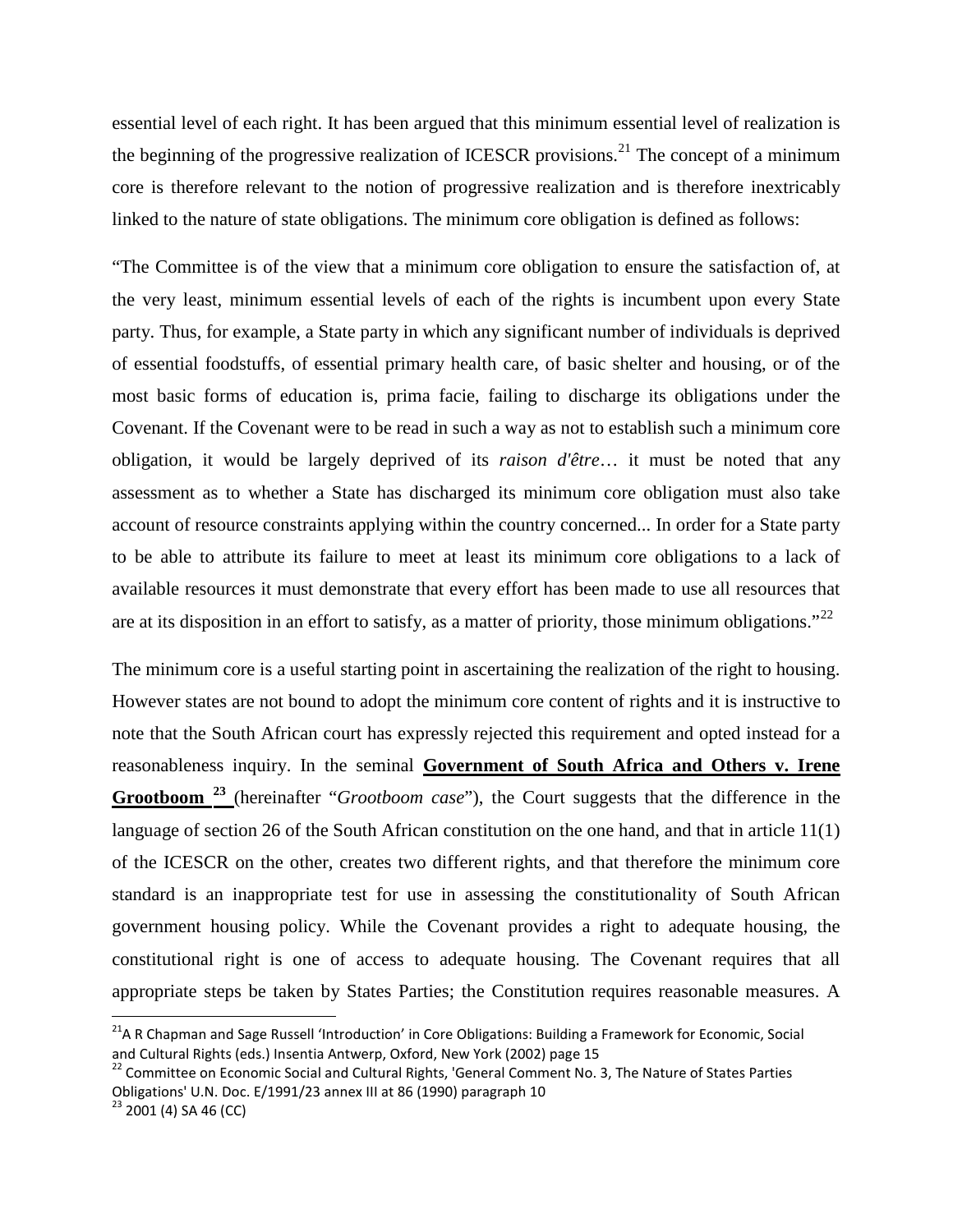minimum core standard for constitutional rights, the Court noted, would impose a complex and time-consuming task each time economic and social rights are brought before courts and is therefore inappropriate to adopt, though that standard may at times be useful for the court to consider when assessing reasonableness.

The Kenyan government clearly has an obligation to provide adequate housing to its citizenry, as provided for by the various international covenants to which Kenya is a signatory, and by the 2010 constitution which explicitly provides for a right to adequate housing. The indicators of adequacy as posited by the ESCR committee must be adhered to in order to ensure the right is a meaningful one and not a mere manifesto right. The hope is that the constitutional court will develop a body of jurisprudence that clarifies exactly what standards the government will be held to in provision of this right and especially whether the minimum core obligation is appropriate for the Kenyan context.

# **2. FORCED EVICTIONS AND COURTS: THE ROLE TO BE PLAYED BY THE KENYAN CONSTITUTIONAL COURT IN UPHOLDING THE RIGHT TO ADEQUATE HOUSING SPECIFICALLY IN THE CONTEXT OF FORCED EVICTIONS**

## **2.1. What is a forced eviction?**

The term "forced evictions" is defined as the non-consensual permanent or temporary removal against their will of individuals, families and/or communities from the homes and land which they occupy, without the provision of, and access to, appropriate forms of legal or other protection.<sup>[24](#page-9-2)</sup> The recently developed Basic Principles and Guidelines on Development-based Evictions and Displacement<sup>[25](#page-10-0)</sup> build on General Comment 7 as well as on the United Nations Comprehensive Human Rights Guidelines on Development-based Displacement.<sup>[26](#page-10-1)</sup> The Basic Principles define forced evictions as "acts and/or omissions involving the coerced or involuntary displacement of individuals, groups and communities from homes and/or lands and common

<span id="page-10-2"></span><sup>&</sup>lt;sup>24</sup> Committee on Economic, Social and Cultural Rights, Office of the High Commissioner on Human Rights, General Comment No. 7 The Right to Adequate Housing (Art.11.1): Forced Evictions: 20/05/97 para. 3.

<span id="page-10-0"></span><sup>&</sup>lt;sup>25</sup> Report of the UN Special Rapporteur on adequate housing, Miloon Kothari, E/CN.4/2006/41, 14 March 2006. http://daccessdds.un.org/doc/UNDOC/GEN/G06/118/59/PDF/G0611859.pdf?OpenElement

<span id="page-10-1"></span><sup>&</sup>lt;sup>26</sup> UN Comprehensive Human Rights Guidelines on Development-Based Displacement, 1997, adopted by the Expert Seminar on the Practice of Forced Evictions, Geneva E/CN.4/Sub.2/1997/7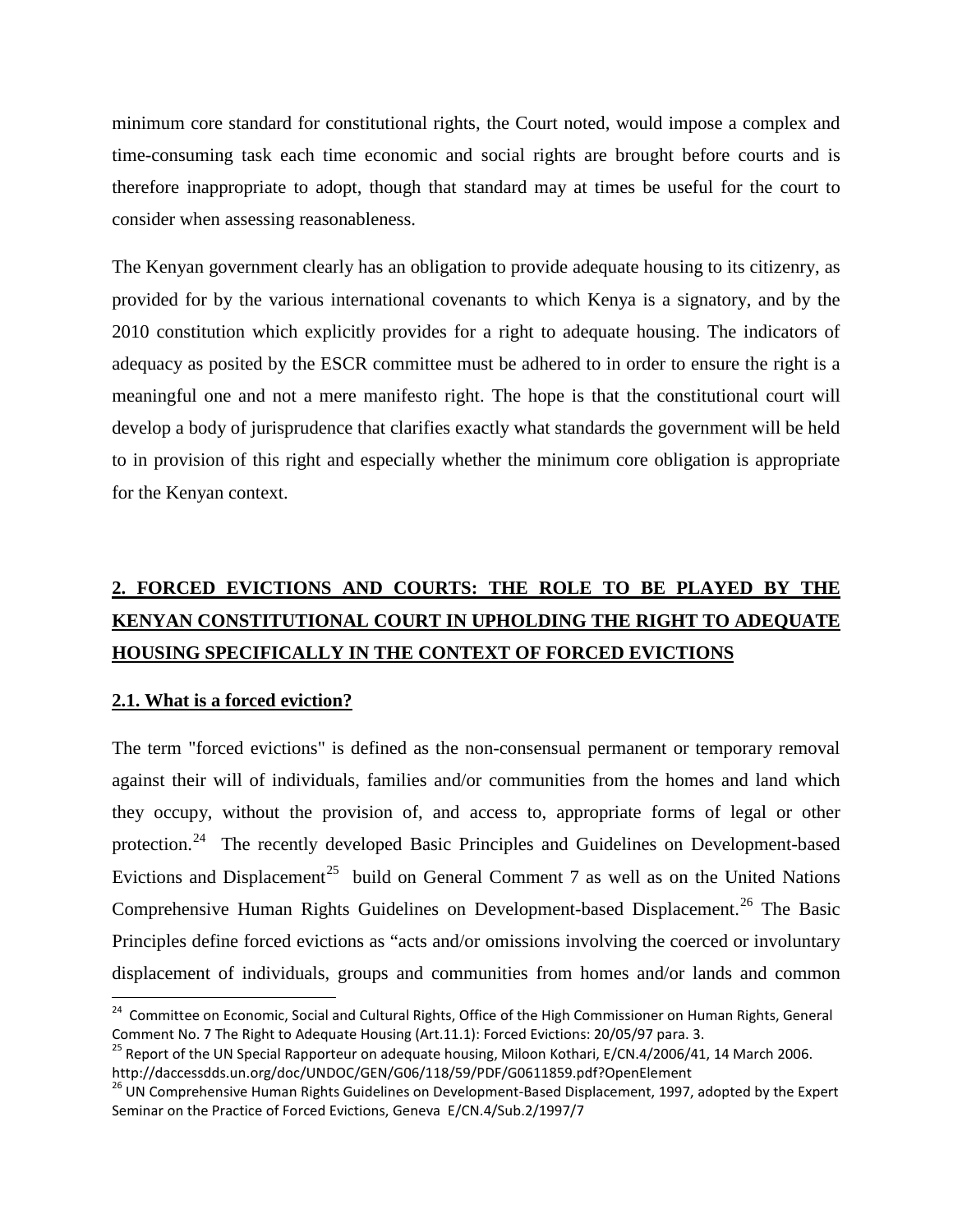property resources that were occupied or depended upon, thus eliminating or limiting the ability of an individual, group or community to reside or work in a particular dwelling, residence or location, without the provision of, and access to, appropriate forms of legal or other protection."

The international community has repeatedly affirmed that "forced eviction constitutes a gross violation of human rights, in particular the right to adequate housing.<sup>[27](#page-10-2)</sup> Forced evictions also lead to violations of other economic, social and cultural rights, as people may no longer be able to access clean water, food, sanitation, work, health and education. They have catastrophic consequences on people's lives, and drive victims deeper into poverty.

The ICCPR prohibits forced eviction under Article 17, which recognizes, *inter alia*, the right to be protected against "arbitrary or unlawful interference" with one's home. The Human Rights Committee, which monitors compliance of the ICCPR, addressed forced eviction in Kenya in 2008, finding that forced eviction "arbitrarily interferes with the Covenant rights of the victims of such evictions, especially their rights under article 17 of the Covenant" and that the Government "should develop transparent policies and procedures for dealing with evictions and ensure that evictions from settlements do not occur unless those affected have been consulted and appropriate resettlement arrangements have been made.<sup>[28](#page-11-0)</sup>

In the exceptional l circumstances where forced evictions are necessary, these must be carried out in accordance with international human right standards. The committee on ESCR urges all governments to put into place appropriate procedural protection and due process in order to ensure that the human rights of evictees are upheld.<sup>[29](#page-11-1)</sup> This includes, for example;

(a) An opportunity for genuine consultation with those affected;

(b) Adequate and reasonable notice for all affected persons prior to the scheduled date of eviction;

<sup>&</sup>lt;sup>27</sup> Commission on Human Rights, Resolution 1993/77, UN Doc. (10 March 1993); Commission on Human Rights, Resolution 2004/28, UN Doc. (16 April 2004).

<span id="page-11-0"></span><sup>&</sup>lt;sup>28</sup> Committee on Economic, Social and Cultural Rights, Concluding Observations: Kenya, UN Doc. E/C.12/KEN/CO/1 (1 December 2008) at para. 31

<span id="page-11-2"></span><span id="page-11-1"></span><sup>&</sup>lt;sup>29</sup> Committee on Economic, Social and Cultural Rights, Office of the High Commissioner on Human Rights, General Comment No. 7 The Right to Adequate Housing (Art.11.1): Forced Evictions: 20/05/97 para. 15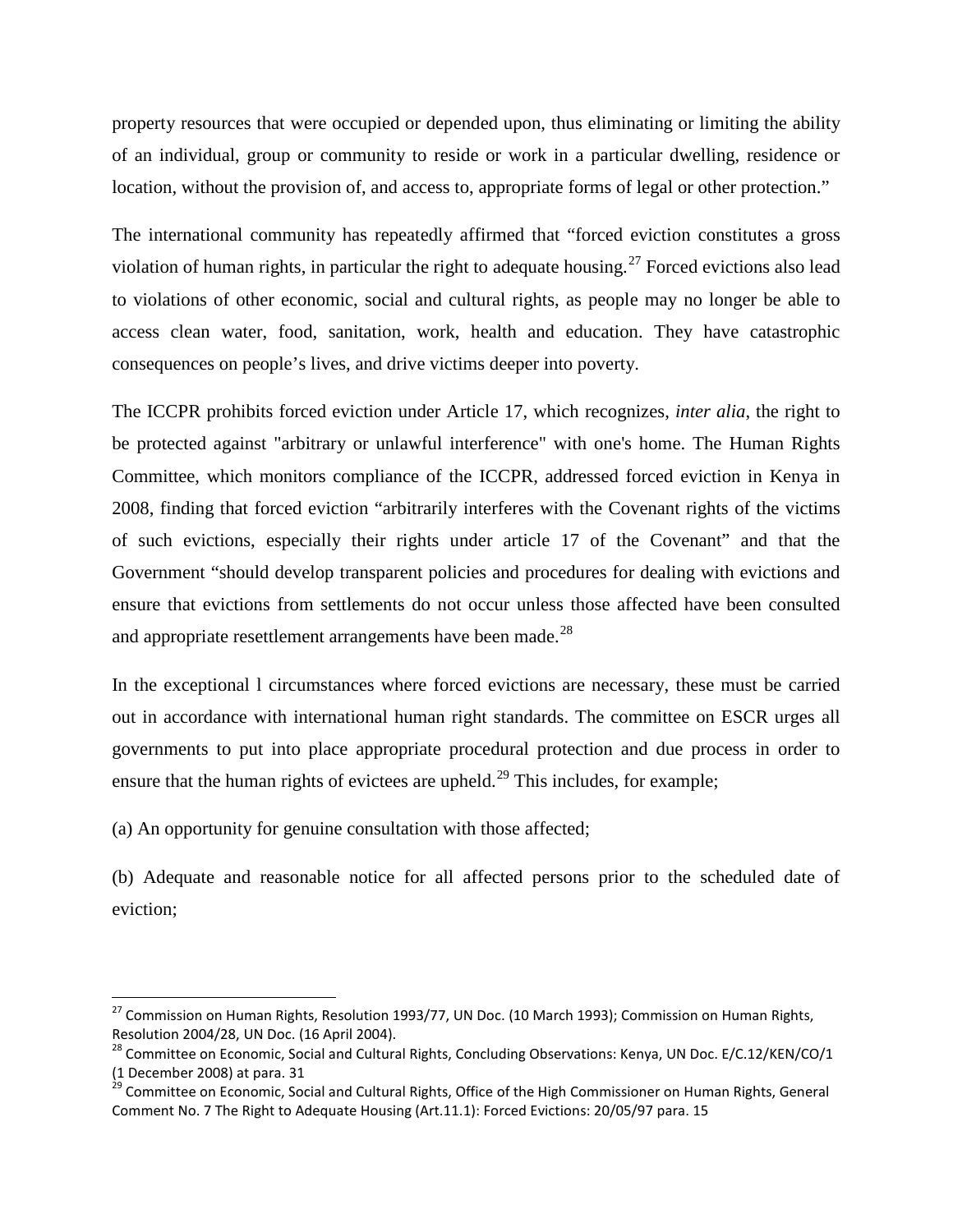(c) Information on the proposed evictions, and, where applicable, on the alternative purpose for which the land or housing is to be used, to be made available in reasonable time to all those affected;

(d) Especially where groups of people are involved, government officials or their representatives to be present during an eviction;

(e) All persons carrying out the eviction to be properly identified;

(f) Evictions not to take place in particularly bad weather or at night unless the affected persons consent otherwise;

(g) Provision of legal remedies; and

(h) Provision, where possible, of legal aid to persons who are in need of it to seek redress from the courts.

However, despite these guidelines, forced evictions continue to occur on a large scale in virtually all countries in all parts of the world, Kenya included. This has led to an increase in the role played by the courts, and especially constitutional courts as guardians of the bill of rights, and by extension protection of human rights. The South African jurisprudence to this effect shows that where the government reneges on its obligations to uphold human rights including the right to adequate housing, the courts can and should step in to assist those in most desperate need.

## **2.2 The incidence of forced evictions in Kenya**

Forced evictions are alarmingly common in Kenya and occur in a legal vacuum that needs to be remedied in order to prevent any other or further violations of the right to housing. The six or so laws that relate to housing do not have any provisions on how forced evictions should be carried out. The issue of forced evictions is not identified as a housing-related challenge in either the National Housing Policy or the proposed Housing Bill. It is only the National Land Policy that has specific policy targets relating to forced evictions namely, the need for legislation to control the problem. In the absence of a reasonable legal or policy framework, most forced evictions in Kenya are usually carried out with brutal consequences for the victims. Affected persons are usually not adequately consulted and do not receive adequate and reasonable notice of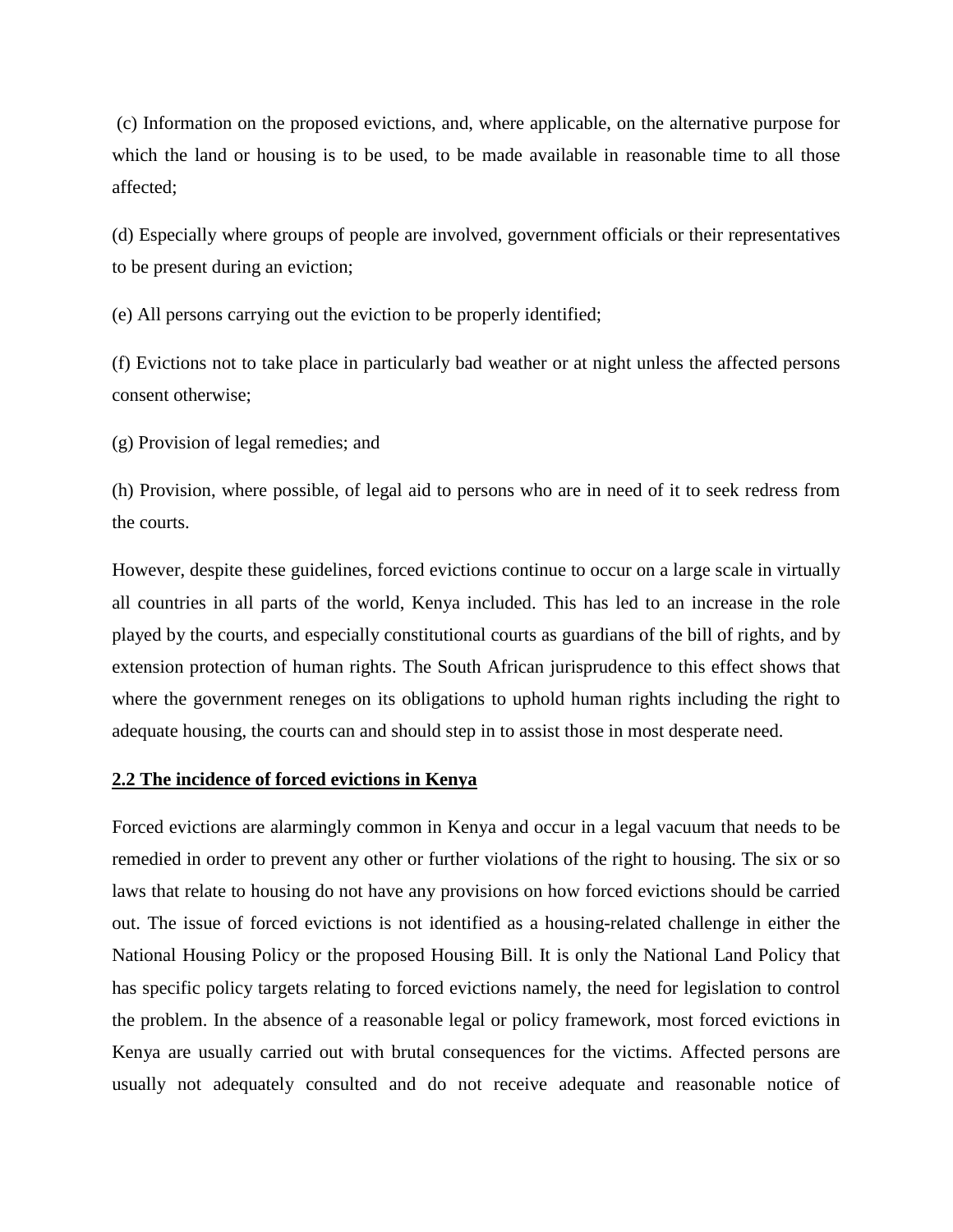impending evictions. Under such circumstances, there is no requirement for state agencies or private actors to ensure that affected people are not rendered homeless and shielded from other kinds of human rights violations. In light of this it is left to the courts to determine whether forced evictions result in violations of the right to adequate housing and to determine what redress the victims should receive.

The majority of recent forced evictions in Kenya have been carried out in forest areas. Government officials have blamed settlers and tribal people in Kenya's forests for Kenya's increasing deforestation and the environmental damage. One of the most controversial evictions ever carried out in the history of Kenya is the Mau forest eviction justified on the grounds of protecting the forest cover and important water catchment areas. The Mau debate pitted the Government, or some members of the Government, on the one side, and title owners of land in the Mau forest on the other, among them prominent politicians and average working class Kenyans. Forced evictions resulted in massive human rights violations and a public outcry at the manner in which the evictions were carried out.<sup>[30](#page-11-2)</sup> There have been numerous other incidences of forced evictions since then, a large number taking place in informal settlements throughout the country. Nairobi alone has an estimated 199 informal settlements and there is therefore a disheartening abundance of cases from which to analyze the incidence of forced evictions. Residents of Kibera, Mukuru, Korogocho, Mitumba, Kiambiu and Huruma as well as Kahawa West , Soweto and Deep Sea have at one time or another been faced with looming forced evictions. Many reasons have been advanced for carrying out forced evictions in Kenya. In February 2004, various Kenyan ministries announced the planned evictions that threatened over 300,000 residents of Kibera- Nairobi's largest informal settlement. The evictions were justified on the grounds that the informal settlements were illegally situated either on dangerous public land (near rail and power lines) or on land reserved for future road construction (the construction of a bypass by the ministry of roads and construction).<sup>[31](#page-13-0)</sup> Remarkably, given the scale of this mass eviction, there has been no work on the bypass road, the officially-stated reason for the demolition.

<span id="page-13-1"></span>

<span id="page-13-0"></span><sup>&</sup>lt;sup>30</sup> Dr. J.M. Migai Akech, 2006 " Background Paper For Environmental and Land Law Reports"<br><sup>31</sup> Centre on Housing Rights and Evictions (COHRE), Listening to the poor: Housing rights in Nairobi, Kenya (April 2006)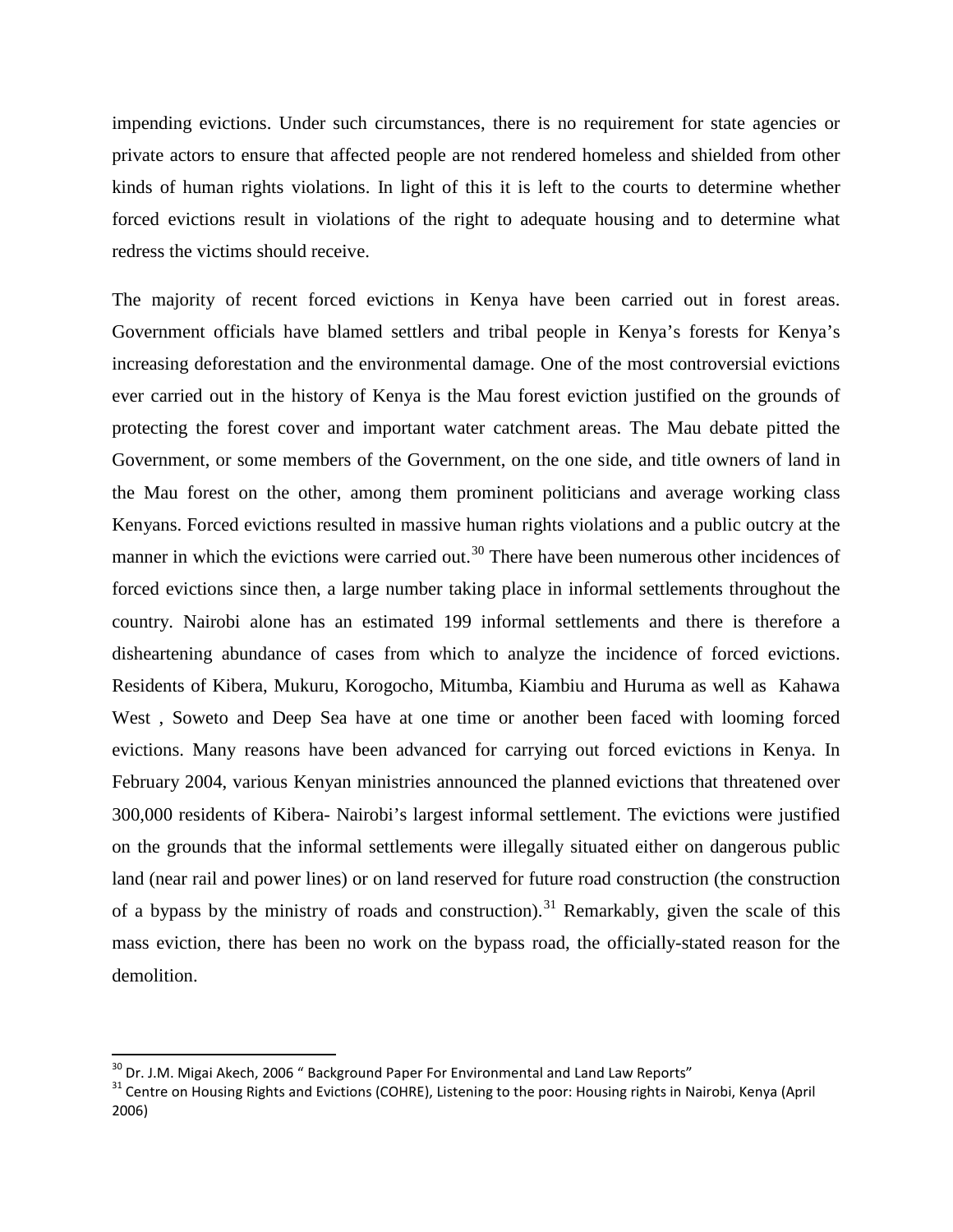Additionally, Government-implemented evictions in other parts of Kenya have continued unabated since 2006; and, the Government has only occasionally intervened to ensure that evictions carried out by private individuals comply with international human rights standards. Thousands of Kenyans have been subjected to forced evictions in various parts of the country. Evictions have been characterized by violence, destruction of property and schools, a lack of adequate resettlement, and, in some cases, a blocking of aid for the evictees.

Under the old constitution, forced evictions were challenged as a violation of the right to property enshrined in sections 70 and 75 of the constitution. Specifically, Sec 70 (c) provided for "protection for the privacy of his home and other property and from deprivation of property without compensation." This proved inadequate and in most cases the victims of evictions were unable to get adequate redress for the violation. With the promulgation of the new constitution however, aggrieved persons have a more tangible right to adequate housing with the corresponding right to be free from forced evictions.

### **2.3 The burgeoning role of the Kenyan Constitutional courts**

Although economic and social rights are in their youthful stage in the jurisprudence of the Kenyan constitutional courts, the sheer number of cases brought before the court relying on the sec 43 economic and social rights provisions of the 2010 constitution signal that if nothing else, more and more citizens are aware of their rights and are ready to use the machinery of the judiciary to seek redress in cases of violation.

In the context of the right to adequate housing, there has been an influx of cases challenging forced evictions on the ground that this is a violation of the right as enshrined in the constitution. The encouraging thing is that the courts have responded in a positive manner to hold the culprits accountable. For example, in **Susan Waithera & 4 Others v the Town Clerk, Nairobi City Council and 2 others [2011] KLR ( www.kenyalaw.org ) High Court at Nairobi** Musinga (J)was adamant that "Eviction should not result in individuals being rendered homeless or vulnerable to the violation of other human rights. Where those affected are unable to provide for themselves, the State party must take all reasonable measures, to the maximum of its available resources, to ensure that adequate alternative housing, resettlement or access to productive land,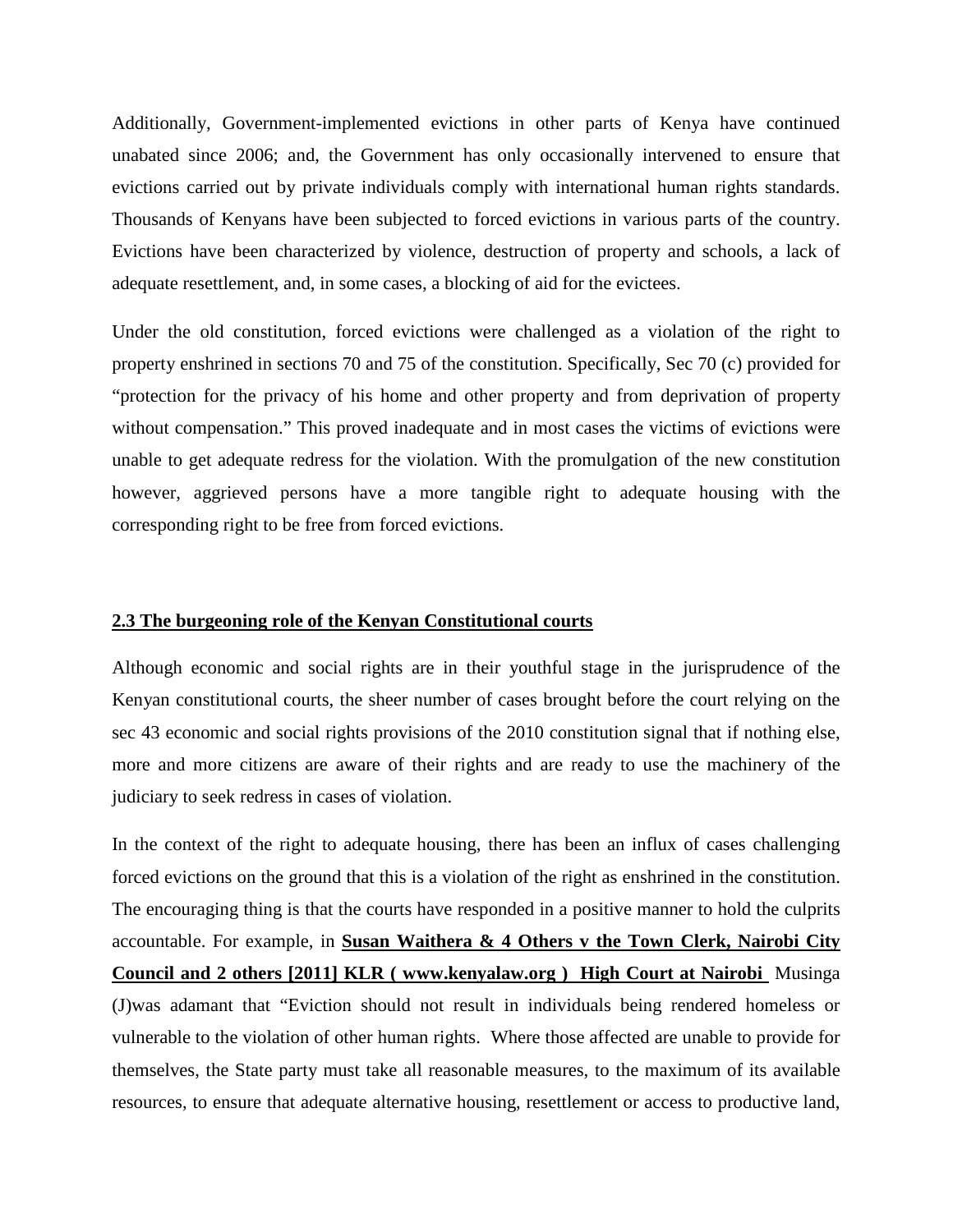as the case may be is available." The High Court ruling followed a petition filed by five petitioners on behalf of thousands of residents living in Nairobi's informal settlements namely Kaptagat, Dam and Ndumbuini in Kitsuru location, Maasai, Consolata in Parklands location and Kabete Native Industrial Training and Development in Kabete. The residents were challenging the demolition of their premises by the Nairobi City Council. Some of the residents had lived in the informal settlements for over forty years. The court rejected the City Council's argument that it had carried out the evictions as part of its duty to control developments in the City of Nairobi and stated that the protection of the residents' fundamental rights as guaranteed under the Constitution superseded the duty of the City Council to plan and control developments in the city.

In **Satrose Ayuma and 11 others v. Registered Trustees of the Kenya Railways Staff Retirement Benefit** Scheme, petition 65 of 2010 (Nairobi), residents of Muthurwa faced imminent eviction from their homes without provision of alternative housing. They brought the matter before the high court of Nairobi and argued that the proposed evictions by the respondents violated not only their right to adequate housing enshrined in article 43 (b) but was also a violation of their right to inherent dignity protected by article 28 of the constitution. Even though the court acknowledged the fact that the land in question was private and not public land, the issue remained that it would be a violation of the evictees' fundamental right to adequate housing to evict them without providing alternative accommodation, and thus a temporary injunction was issued restraining the respondents from carrying out any other or further evictions. The **Grootboom case** was cited with approval in the judgment as support for the finding that since Kenya lacks appropriate legal guidelines on exactly how evictions should be carried out, the South African jurisprudence should be used to provide illumination on the content of the right to adequate housing and especially in the context of forced evictions.

In **Ibrahim Sangor Osman and Others v. the Hon. Minister of State for Provincial Administration & Internal Security and Others,Constitutional Petition No. 2 of 2011 (Garissa)** about 1,222 individuals, evicted from their homes located in six communities commonly known as the Medina Location of Garissa municipality brought a constitutional petition to the high court. The Petitioners, including children, women, and the elderly, were violently removed from public land that they had occupied since the 1940s. Their homes were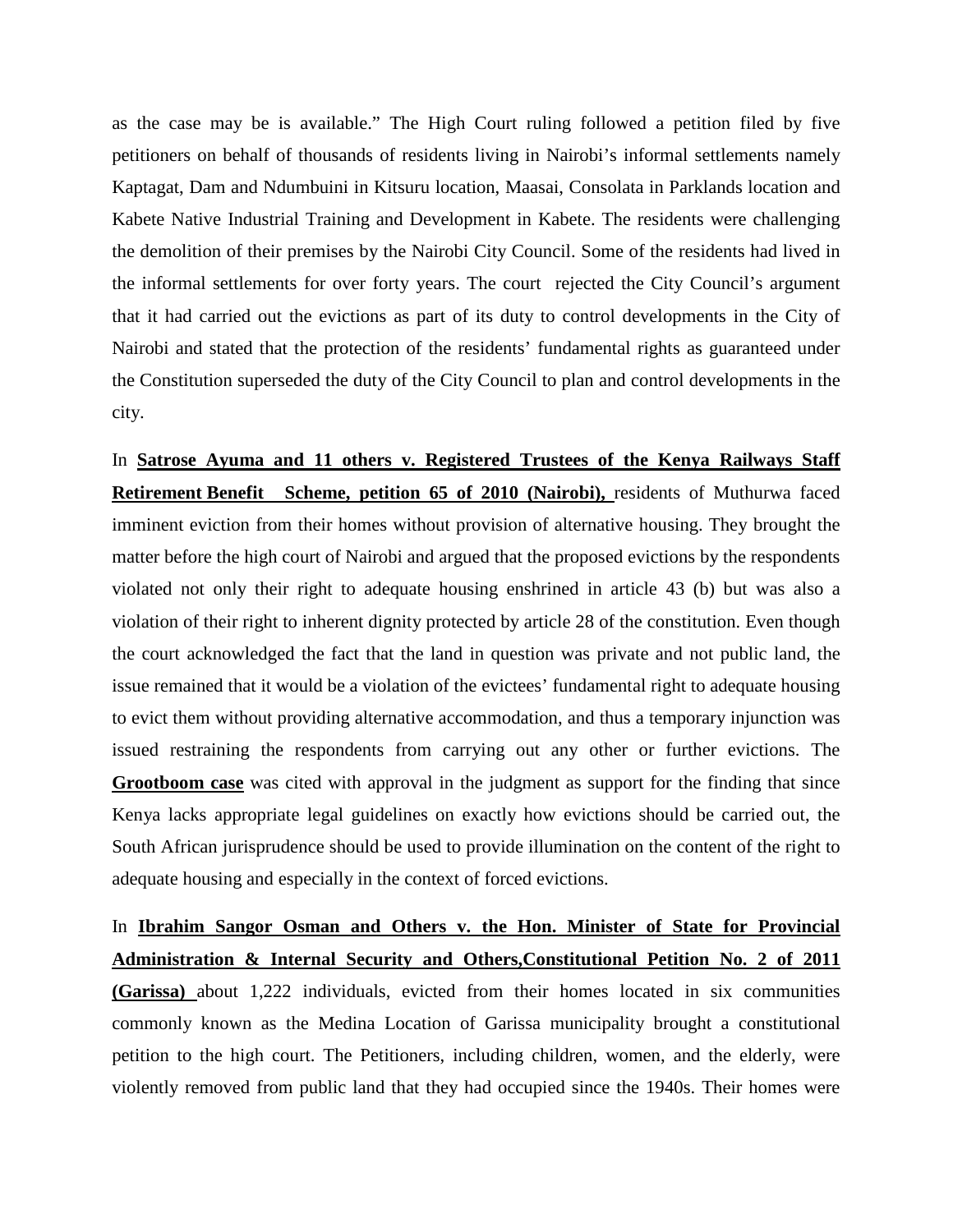demolished by officials of the provincial administration and the Municipal Council of Garissa, resulting in their social and economic dislocation. Petitioners did not receive any written notice nor did the Respondents consult with them prior to their eviction. In ruling for the petitioners, the High Court recognized the justiciability of economic and social rights and held that in this case the right to adequate housing of the petitioners as provided for in section 43(b) had been violated. The Court stressed that any treaty ratified by Kenya is part of Kenyan law basing its decision not only on the new Kenyan Constitution but also on articles 11 and 26 of the International Covenant on Economic, Social and Cultural Rights and articles 16 and 18 of the African Charter on Human and People's Rights. A permanent injunction compelling the State to return petitioners to their land and to reconstruct their homes and/or provide alternative housing and other facilities including schools was awarded and even more generously each of the petitioners received Kshs 200,000 (approx. \$2,000) in damages.

The cases before the courts so far have been brought in the context of forced evictions. While upholding the right to adequate housing, the courts have skirted around the issue of whether the government has a positive obligation to provide adequate and affordable housing to its citizenry, a most crucial question in a country where more than 60% of the inhabitants live in informal or slum dwellings which do not meet the criteria of adequacy set out by the ESCR committee. Put another way; is it possible for the numerous slum dwellers to petition the court for an order requiring the government to henceforth provide adequate housing to them? Perhaps this is a concession by the court of the realities that the maximum available resources in the Kenyan context are incapable of ensuring "adequate housing" for all those who need it. Regardless, these high court rulings signal the dawn of a new day in Kenyan Constitutional jurisprudence. For the first time ever individuals are boldly relying on the constitutional provisions on the right to adequate housing in order to assert their fundamental rights and to seek redress for any violations. The response of the courts has so far has been to unequivocally acknowledge the justiciability of economic and social rights and to rely on international law as well as the jurisprudence of other Constitutional courts, especially the Constitutional Court of South Africa, to hold violators of the right to adequate housing to account. However, the road ahead remains treacherous and the Kenyan courts have a long way to go in straddling the delicate balance between ensuring that the right to adequate housing and all other economic and social rights are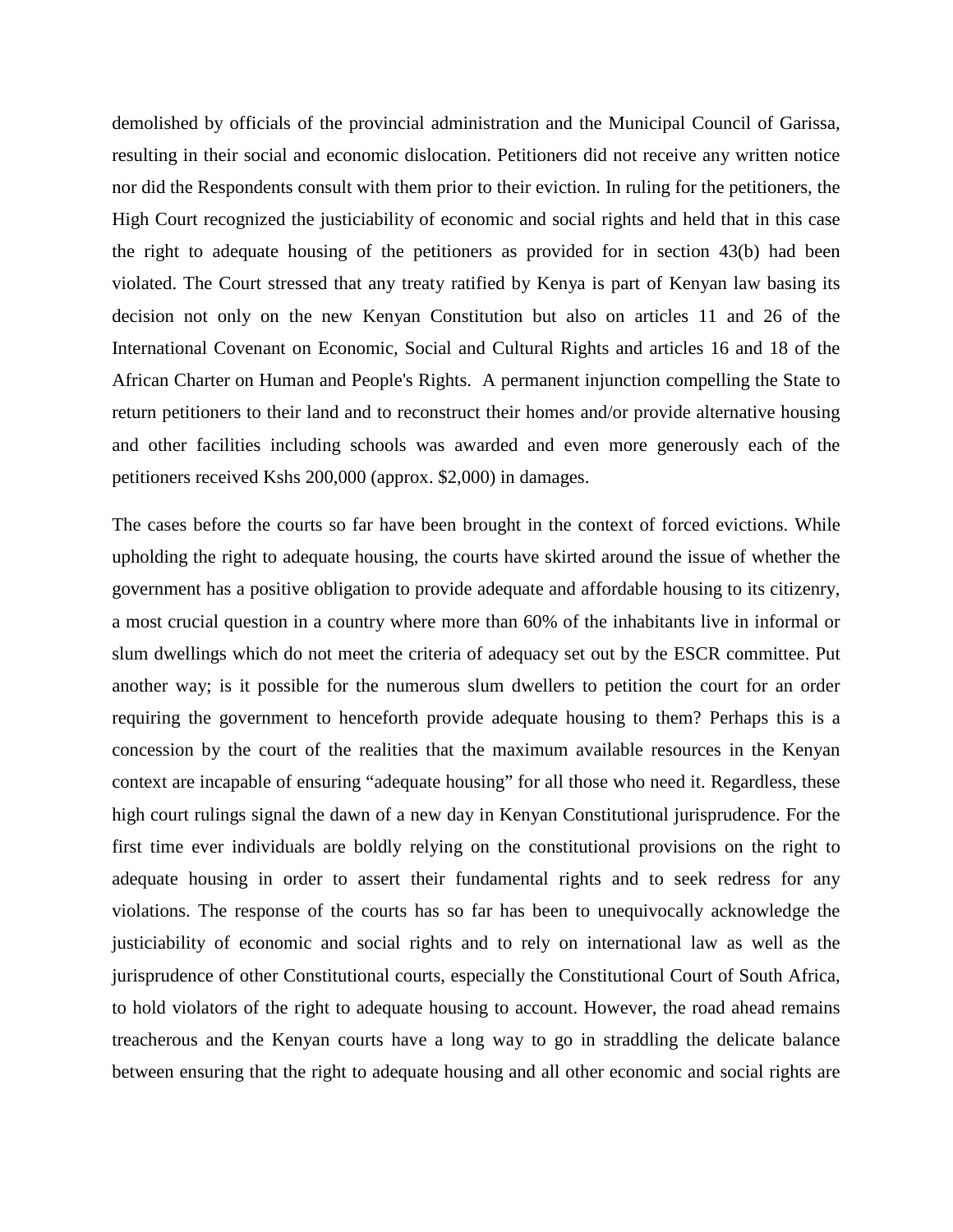respected, promoted and fulfilled, while at the same time acknowledging that resource constraints will always be a factor in the analysis.

Undoubtedly, even in the Kenyan context "We live in a society in which there are great disparities in wealth. Millions of people are living in deplorable conditions and in great poverty. There is a high level of unemployment, inadequate social security, and many do not have access to clean water or to adequate health services. These conditions already existed when the Constitution was adopted and a commitment to address them, and to transform our society into one in which there will be human dignity, freedom and equality, lies at the heart of our new constitutional order. For as long as these conditions continue to exist that aspiration will have a hollow ring."<sup>[32](#page-13-1)</sup>

#### **2.4 Selected jurisprudence of the constitutional court of South Africa**

To date South Africa remains the leading country in Africa on social and economic rights jurisprudence, and provides a possible path to be followed by the fledgling constitutional courts of most African countries, Kenya included. At the end of apartheid in 1994, the African National Congress ran on a political platform of "housing for all," a welcome promise for South Africans living in deplorable situations, a direct consequence of hundreds of years of white minority rule. Despite that promise, and the inclusion of the right to access to adequate housing in the new constitution, little changed after the ANC's landslide victory. However, In October 2000, the country's highest court handed down a landmark social and economic rights case, **Government of the Republic of South Africa and Others v. Grootboom and Others.** This case has proved to be a powerful tool for communities involved in evictions proceedings, not just in South Africa, but in comparative jurisdictions as well. The willingness of the judiciary to push the envelope, coupled with an emerging international consensus on the importance of economic and social rights has set the stage for the courts in these kinds of cases to rule in favor of the evictees whose rights are violated.

Briefly, in the **Grootboom case** Mrs. Grootboom and the other respondents had applied for lowcost housing while leaving in an informal squatter settlement, Wallacedene, under deplorable conditions. After no assistance was forthcoming, they decided to take matters into their own

<span id="page-17-0"></span> <sup>32</sup> **Soobramoney v Minister of Health, KwaZulu-Natal** 1998 (1) SA 765 (CC) at para. 17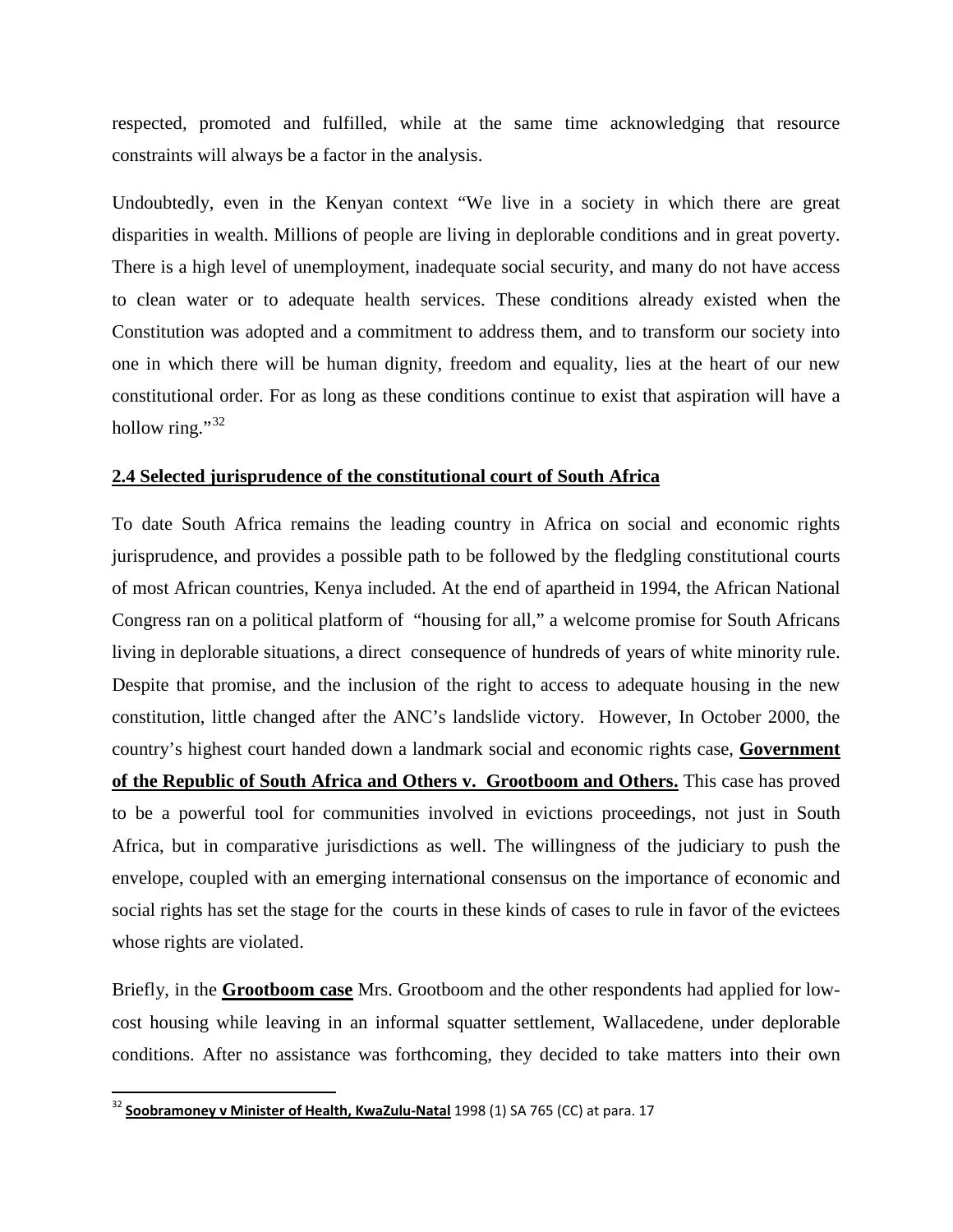hands. About 900 people moved towards land, privately owned, which had been earmarked for low-cost housing. When their housing was demolished, they applied to the high court. Their argument was predicated on the right to housing under Section 26 and on the right of children to "basic nutrition, shelter, health and social services" under Section 28(1) (c). Two judges of the Court then rendered an opinion stating that there had been no section 26 (right to access to adequate housing) violation. The state had limited resources, and section 26 only requires the government to take measures "within its available resources" to "progressively implement" the right of access to adequate housing. The judges were convinced that a rational housing policy was in place and was implemented to the extent that the government had the resources to do so. However, the judgment held that there had been a breach of section 28(1) (c) which is an unqualified right for every child to basic shelter. Where parents are unable to shelter their children, the court said, the obligation falls to the state. When the matter was heard by the Constitutional court it examined the obligations under Section 26 of the Constitution, and came to the conclusion that Article 26 provided for three distinct rights. First, the general right of access to adequate housing- a positive obligation, though with negative undertones; Secondly, an obligation upon the state to take reasonable measures within available resources leading to the progressive realization of the right, and, thirdly, the obligation upon the state to prevent arbitrary evictions. In pointing out that the Government had a responsibility to 'unlock the system' and thereby remove the barriers that exist to people attaining their right to housing on their own, the Court demonstrated both the 'positive' and 'negative' obligations of this right.<sup>[33](#page-17-0)</sup> While there was a substantial amount of engagement with international law, the Court refused to follow the "minimum core" approach. The first problem was textual- while the Covenant spoke about "all appropriate measures" for a "right of adequate housing", South Africa's Constitution provided for "reasonable steps" to be taken to secure access to housing. The Court held that this approach did not explain the diversity of needs in the context of adequate housing, or the difference between those who could pay for housing or not. As such, the Court opted for a "reasonableness" approach stressing that it would confine its examination to whether the government had taken reasonable measures or not. This reasonability approach would encompass not only the policy but also its implementation; ensuring every step of this process had to be in consonance with the

<span id="page-18-0"></span><sup>&</sup>lt;sup>33</sup>Elizabeth Wickeri, Grootboom's Legacy: Securing the Right to Access to Adequate Housing in South Africa, available at http://www.chrgj.org/publications/docs/wp/Wickeri%20Grootboom's%20Legacy.pdf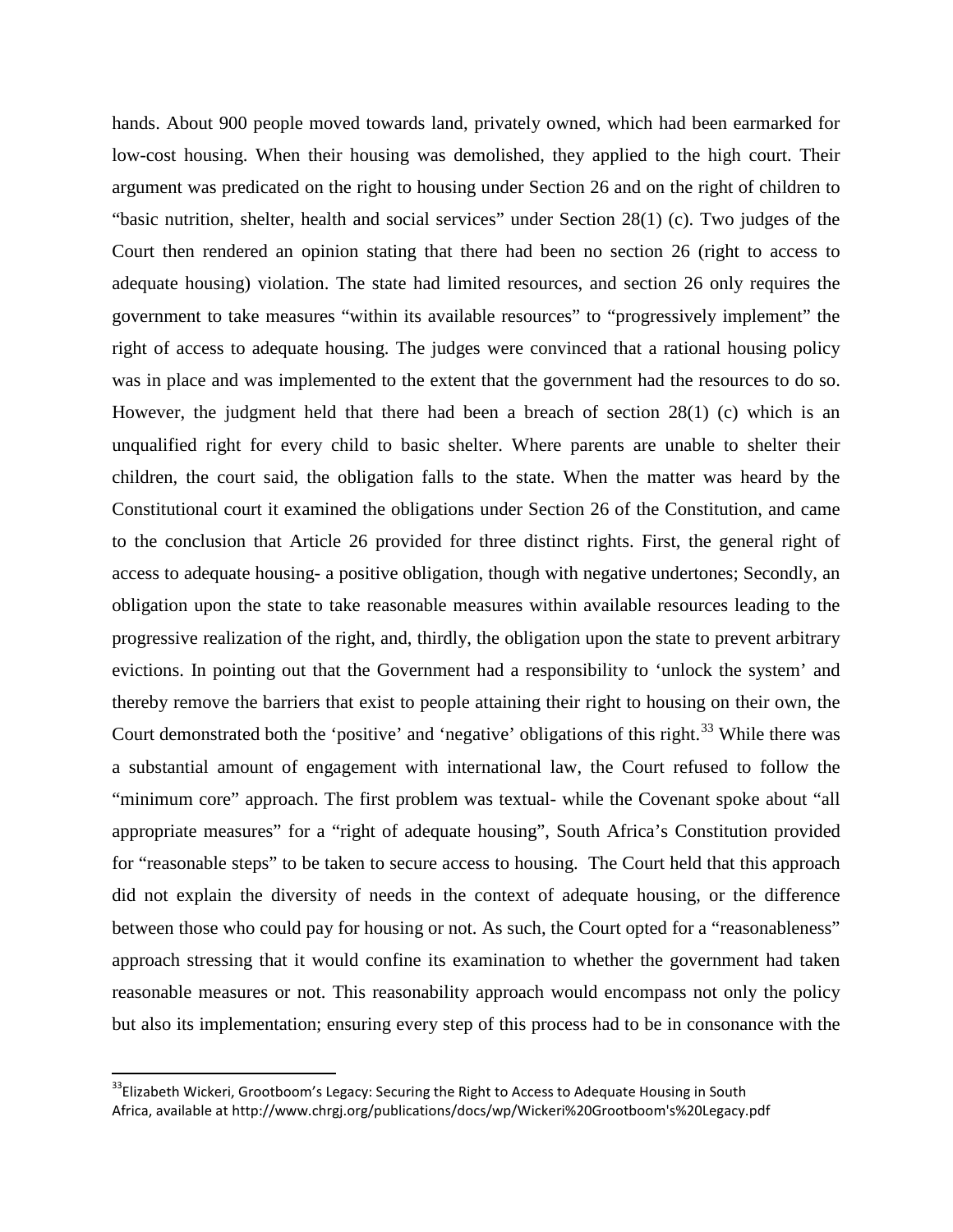Constitution. An essential aspect of reasonability concerned a substantive criterion; the Court held that the policy could only be reasonable if it incorporated the needs of the most marginalized communities. Effectively then, the Court accepted that the government could make these decisions, but required an explanation from the government as to why it had taken the decisions that it had. Hence, while the rights of the children had not been violated, the Government was found to breach the obligations under Section 26 of the Constitution, and was required to take steps to ensure the right of the poor, especially those who were in most desperate need.

More recently in **Port Elizabeth Municipality v Various Occupiers (CCT 53/03) [2004**], a case involving a small group of people, some 68 people, including 23 children, who had been unlawfully occupying some vacant, unused and private land, having built 29 shacks in the jurisdiction of the municipality of Port Elizabeth. Responding to a petition signed by 1600 people in the neighborhood, including the owners of the property, the Municipality sought an eviction order against the occupiers in the South Eastern Cape Local Division of the High Court (High Court). The High Court held that the occupiers were unlawfully occupying the property and that it was in the public interest that their unlawful occupation be terminated. This ruling was reversed by the Supreme Court and the matter then went to the constitutional court. Ruling in favor of the evictees, the court held that the judiciary's "new task", is to manage "the counter positioning of conventional rights of ownership against the new, equally relevant, right not to be arbitrarily deprived of a home, without creating hierarchies of privilege." the fact that there was no evidence that either the Municipality or the owners of the land needed to evict the occupiers in order to put the land to some other productive use, and the absence of any significant attempts by the Municipality to listen to and consider the problems of this particular group of occupiers, and the fact that this was a relatively small group of people who appeared to be genuinely homeless and in need, persuaded the court that it was not just and equitable to order the eviction of the occupiers. Interestingly, the court urged the parties to turn to mediation before submitting the dispute to litigation. By bringing the parties together, narrowing the areas of dispute between them and facilitating mutual give-and-take, mediators can find ways round sticking-points in a manner that the adversarial judicial process might not be able to do. Money that otherwise might be spent on unpleasant and polarizing litigation can better be used to facilitate an outcome that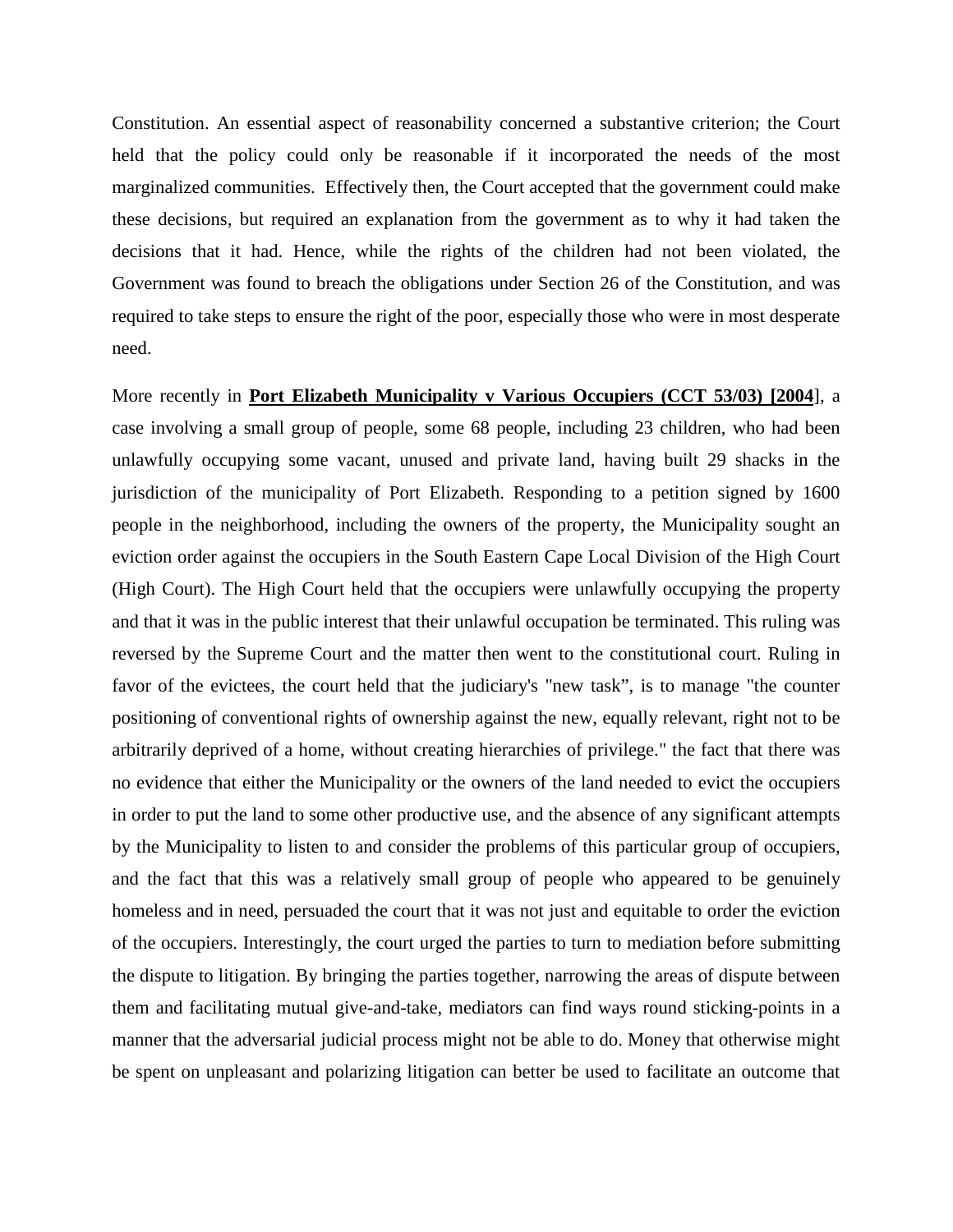ends a stand-off, promotes respect for human dignity and underlines the fact that we all live in a shared society.

In **City of Johannesburg Metropolitan Municipality v Blue Moonlight Properties 39 (Pty) Ltd and Another [2011] ZASCA 47** a community of 86 desperately poor people living in a disused industrial property were threatened with eviction by the new property owners, respondents in this case. The occupiers argued that they could not be evicted unless and until the City of Johannesburg discharged its constitutional obligation to provide them with temporary alternative accommodation. In respect of people evicted by private landowners, the City argued that it had no duty beyond applying to the provincial authorities for funding for a project to be implemented in terms of the Emergency Housing Policy. Since the provincial authorities had rejected its application for assistance, the City argued that it had discharged its obligations towards the occupiers. The occupiers should, the City told the court, be evicted. The High Court rejected this proposition and declared the City's housing policy unconstitutional because it unfairly discriminated between people evicted from state-owned land and those evicted from private land. It granted the eviction and ordered the occupiers to vacate the property by no later than 31 March 2010, but simultaneously directed the City either to provide the occupiers with temporary accommodation or to pay each of the occupiers' households R850 per month towards the cost of finding their own alternative accommodation. The occupiers cross-appealed against the eviction order, and against the order that the City make payments towards their rent. The occupiers argued that the payments directed by the High Court would not protect them from becoming homeless upon eviction, as there was little accommodation available for R850 per month. The Supreme Court of Appeal declared the City of Johannesburg's housing policy 'irrational, discriminatory and unconstitutional' and directed the City to provide temporary emergency accommodation to the occupiers.

The constitutional court took an interesting approach In **Occupiers of 51 Olivia Road, Berea Township v. City of Johannesburg [2008] SACC 1.** 400 persons who lived in buildings declared 'unsafe' and 'unhealthy' challenged their eviction. The Court decided to issue an interim order requiring the parties to 'engage meaningfully' with each other. The logic of interrelated rights set forth in Grootboom was further enunciated. the Constitutional Court required that the discussion carry on through a two-way process, carried out 'reasonably and in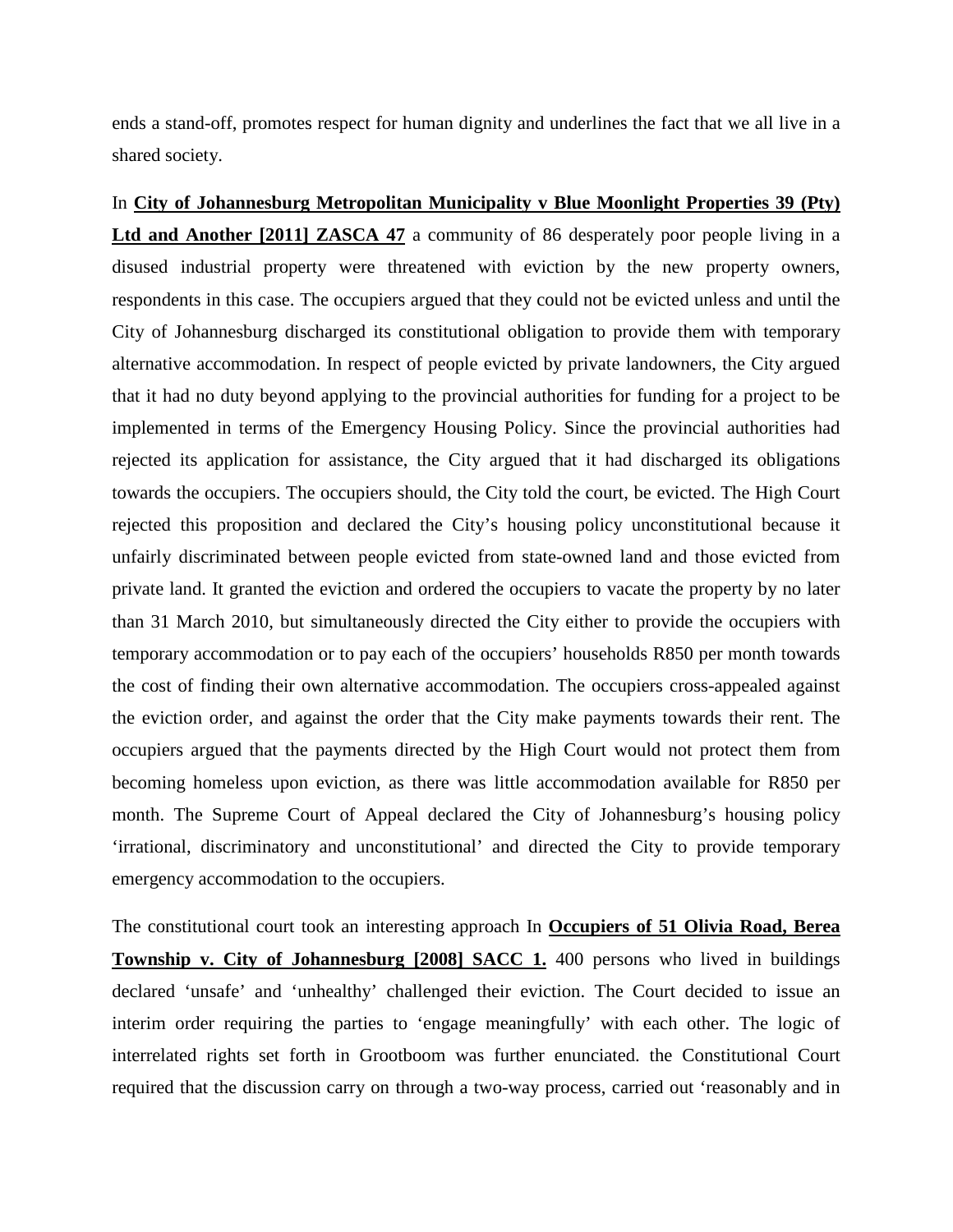good faith' which required that parties be aware of the consequences of their living where they were, and also of the obligations that the city owed to them. The court relied on the ruling in the **St. Elizabeth Port Authority case** urging that. "The procedural and substantive aspects of justice and equity cannot always be separated. The managerial role of the courts may need to find expression in innovative ways. Thus, one potentially dignified and effective mode of achieving sustainable reconciliations of the different interests involved is to encourage and require the parties to engage with each other in a proactive and honest endeavor to find mutually acceptable solutions. Wherever possible, respectful face-to-face engagement or mediation through a third party should replace arm's-length combat by intransigent opponents."

The cases I have used for this analysis are by no means exhaustive. Since its establishment in 1994 the court has heard numerous cases on the right to adequate housing as enshrined in section 26 of the South African constitution. Acknowledging the major challenges in terms of limited resources the court has developed a jurisprudence that calls for respect of economic and social rights while at the same time making it clear that what the constitutional right requires is not housing on demand, but a reasonable program for ensuring access to housing for poor people, including some kind of program for ensuring emergency relief. This approach ensures respect for sensible priority-setting and close attention to particular needs, without displacing democratic judgments about how to set priorities. This could be as a result of separation of powers concerns. Issues of resource allocation are the domain of the legislature and the executive, "A court will be slow to interfere with rational decisions taken in good faith by the political organs and medical authorities whose responsibilities it is to deal with such matters."[34](#page-18-0) Additionally, "Courts are illsuited to adjudicate upon issues where court orders could have multiple social and economic consequences for the community. The Constitution contemplates rather a restrained and focused role of the court, namely, to require the state to take measures to meet its constitutional obligations and to subject the reasonableness of these measures to evaluation. Such determination of reasonableness may in fact have budgetary implications, but are not in themselves directed at rearranging budgets. In this way the judicial, legislative and executive

<span id="page-21-0"></span><sup>&</sup>lt;sup>34</sup> Soobramoney v Minister of Health, KwaZulu-Natal, 1998 (1) SA 765 (CC) para. 29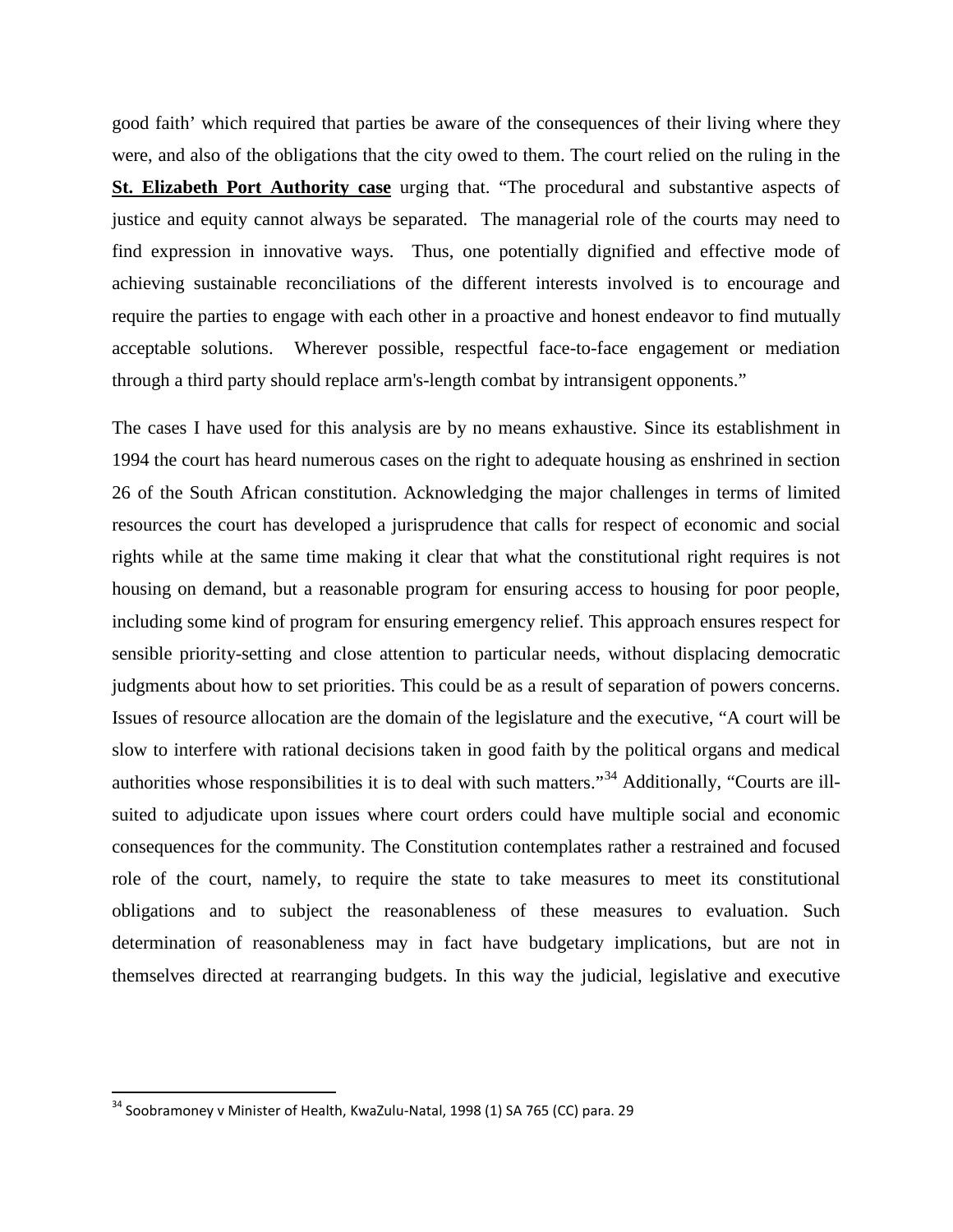functions achieve appropriate balance.<sup> $35$ </sup> In respecting this delicate balance the courts only step in whenever a policy put in place is unreasonable.

#### **2.5 conclusions and lessons to be learnt**

The role of the courts in adjudicating economic and social rights is a difficult one. "Specifying those aspects of economic, social and cultural rights which are more readily susceptible to legal enforcements requires legal skills and imagination. It is necessary to define legal obligations with precision, to define clearly what constitutes a violation, to specify the conditions to be taken as complaints, to develop strategies for dealing with abuses and failures, and to provide legal vehicles, in appropriate cases, for securing the attainment of the objectives deemed desirable."<sup>[36](#page-22-0)</sup> It therefore falls to the Kenyan courts to determine exactly what the content of a right is, what measures are required in order to respect, promote and fulfill human rights, and what remedies are available in cases of violations. The Constitution under Article 2 (5) [1] and Article 2 (6) [2] entrenches international law as part of the laws of Kenya. In carrying out these functions therefore, the courts are free to rely on international treaty bodies and international experts definitions of the content of economic and social rights. As already mentioned the courts could decide to adopt the minimum core content of rights posited by the ESCR committee in its general comment number 3 on the nature of state obligations. However, if the jurisprudence of the South African court is anything to go by, it is likely that the Kenyan court will be unwilling to go down that path because of the realities of the Kenyan context, the fact that the government is crippled by the unavailability of resources and is thus unable to provide a minimum core of any right to all those in need. However, it may be argued that for example emergency housing could be considered minimum core content conferred on the right to housing.<sup>[37](#page-22-1)</sup>

Thus, it would appear that even though the Constitutional Court of South Africa has rejected on more than one occasion the minimum core approach in favor of a reasonableness enquiry, an analysis of that same court's jurisprudence shows application of the doctrine in practice if not in theory. Arguably, the minimum core approach under accommodates the doctrine of the separation of powers, and thereby gives rise to concerns about the institutional appropriateness

<span id="page-22-1"></span><span id="page-22-0"></span>

<span id="page-22-2"></span><sup>&</sup>lt;sup>35</sup> Minister of Health v Treatment Action Campaign 2002 (5) SA 721 (CC) para. 38<br><sup>36</sup> ICJ Bangalore Declaration and Plan of Action para. 18(2) 1995<br><sup>37</sup> David Bilchitz, Giving Socio-Economic Rights Teeth: The Minimum Cor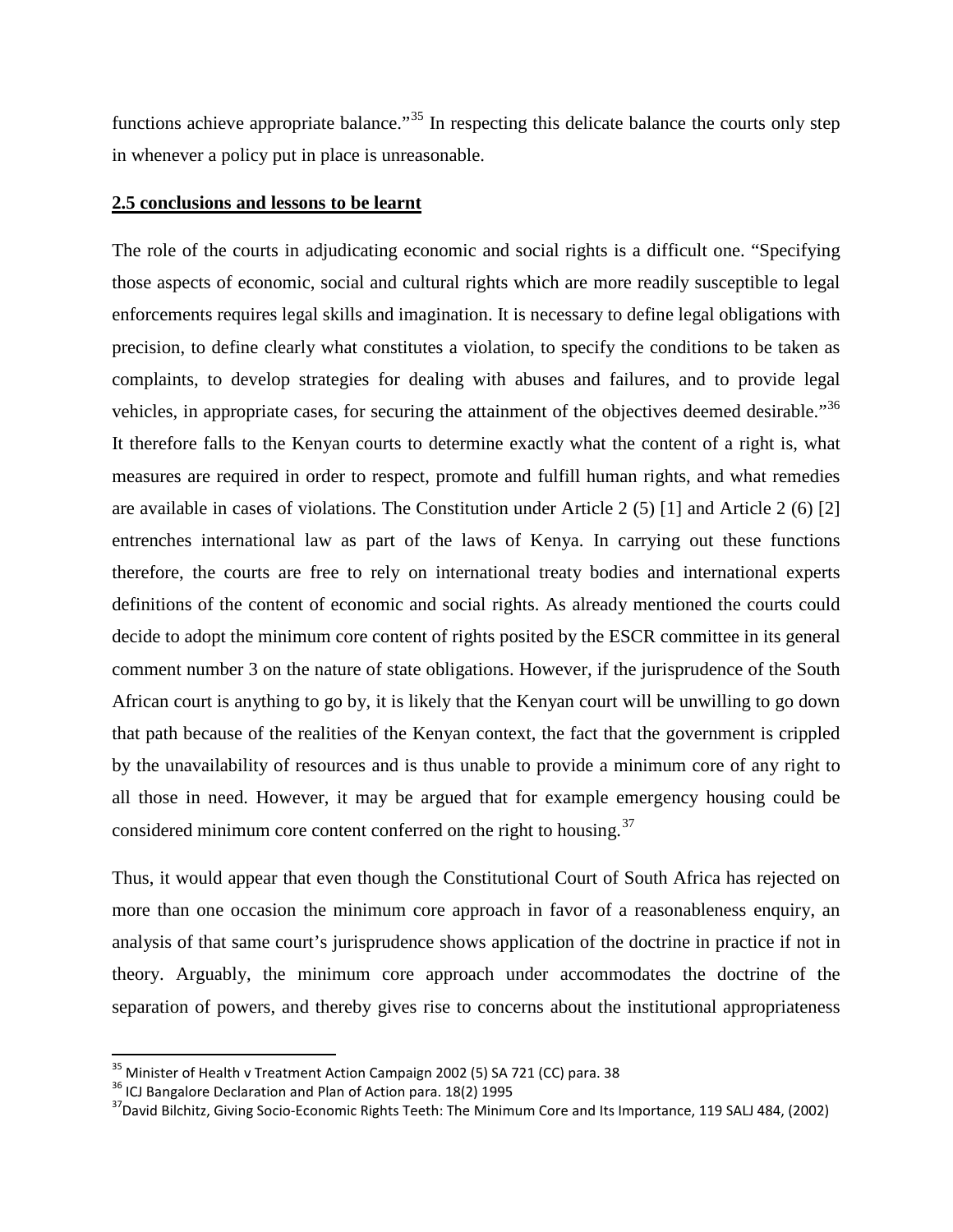and effectiveness of socio-economic rights adjudication. It seeks to define the content of socioeconomic rights and this necessarily and inevitably draws the courts into formulating, rather than evaluating policy. The reasonableness approach on the other hand, is a form of judicial minimalism that is unlikely to realize lasting social reform precisely because it avoids defining socioeconomic rights. Since reasonableness forms the basis of the standard of compliance against which government's obligations are measured, this is crucial to the judiciary's role in safeguarding the interests of the poor, even as it recognizes its limited role in the constitutional order.<sup>[38](#page-22-2)</sup>

Bilchitz believes that while using the reasonable standard, deference is not owed to the government in defining the content of a right but only in allowing it a "margin of appreciation" to decide which measures it will adopt in fulfilling its obligations. In giving effect to the right, the measures the government adopts must be reasonable in relation to the objective it seeks to achieve which is to realize that the rights enunciated in the Constitution.<sup>[39](#page-23-0)</sup> Relying on this I would urge the Kenyan Courts to adopt a combination of the minimum core doctrine and the reasonableness enquiry in formulating its economic and social rights jurisprudence. The former will endow rights with clarity by identifying the content of the right and the obligations which the government has in as far as making the minimum core immediately available is concerned, while maintaining the reasonableness approach will allow the government to retain a margin of appreciation‖ which provides the necessary flexibility in executing court orders and attempts to balance individual and community needs against government constraints. In this way the economic rights enshrined in the constitution will be more than mere manifesto rights, but at the same time the judiciary will not interfere disproportionately with the powers conferred upon the legislature and the executive in as far as resource allocation is concerned. The South African Court itself has acknowledged that there may be cases where it is possible and appropriate to have regard to the content the minimum core of an obligation to determine whether the measures taken by the state are reasonable.<sup>[40](#page-23-1)</sup>

<sup>&</sup>lt;sup>38</sup>Carol Steinberg, "Can reasonableness protect the poor? A review of South Africa's socio-economic rights jurisprudence" SALJ 2006<br><sup>39</sup> Bilchitz, poverty and fundamental rights 139-148 (2007)<br><sup>40</sup> **Grootboom** para. 33 and **Treatment Action Campaign** para. 34

<span id="page-23-0"></span>

<span id="page-23-1"></span>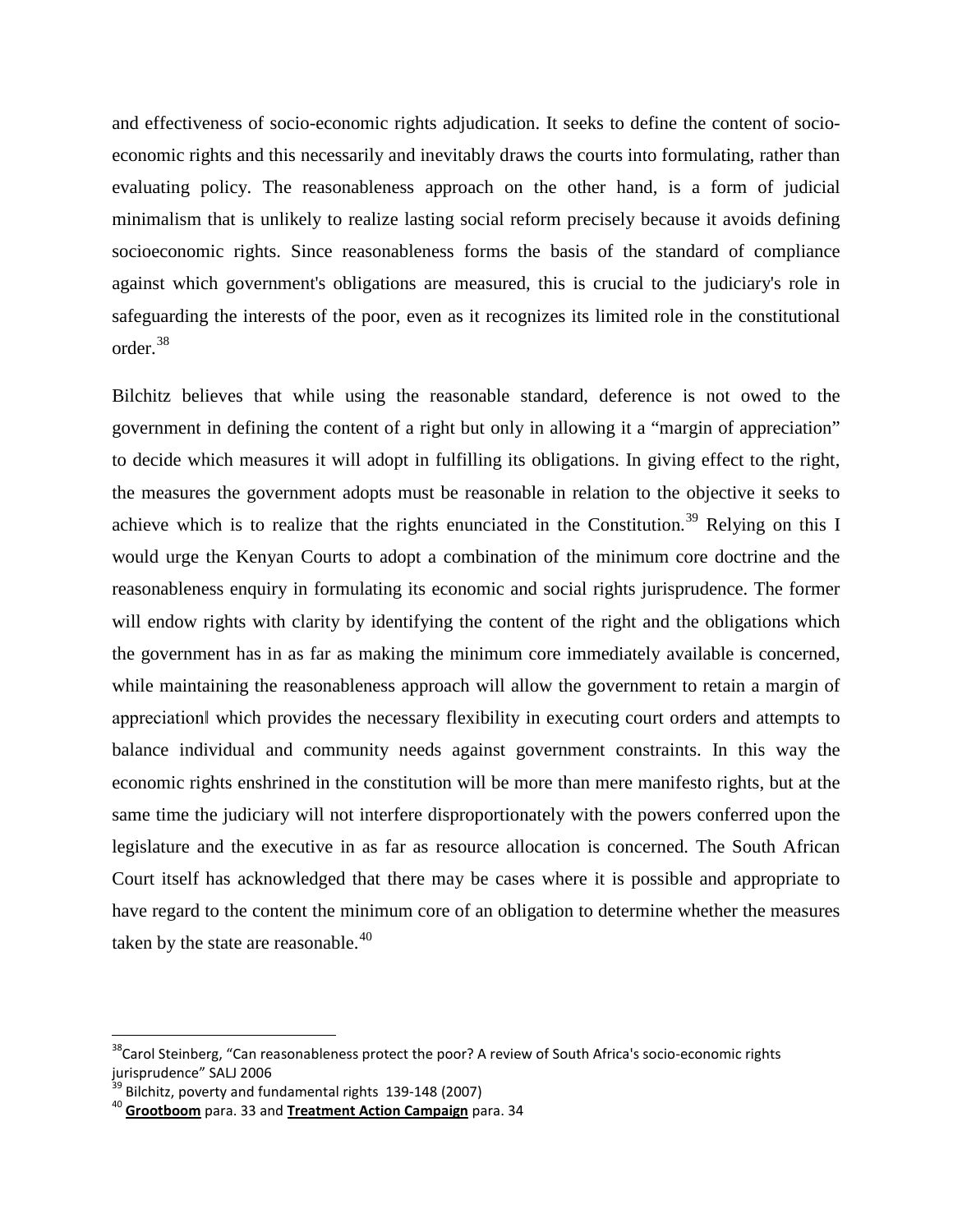I hope that as the jurisprudence of the Kenyan Court in economic and social rights issues develops, the combination of the two approaches described above will be adopted. In the context of the right to adequate housing this could mean an elucidation of the minimum core content of the right as including suitable provisions for those in most desperate need, especially the millions living in the squalor of informal settlements and slum dwellings. This will be augmented by a reasonableness enquiry every time the government purports to carry out forced evictions, involving an analysis of government policies to ensure that before evictions are carried out the evictees are consulted and given notice as well as provided with adequate alternative accommodation and/or compensation. In this way the courts will ensure that the human rights of individuals are not sacrificed at the altar of lack of available resources, an excuse which has been used time and time again by governments intent on shirking their responsibilities in as far as respecting, promoting and fulfilling human rights are concerned. Given the vigor with which the courts have embarked upon protection of economic and social rights it is my sincere belief that following in the jurisprudence of the South African Constitutional Court the Kenyan Court will soon be a paragon of the importance role courts have to play in adjudication of economic and social rights and especially in situations where there are violations of these rights.